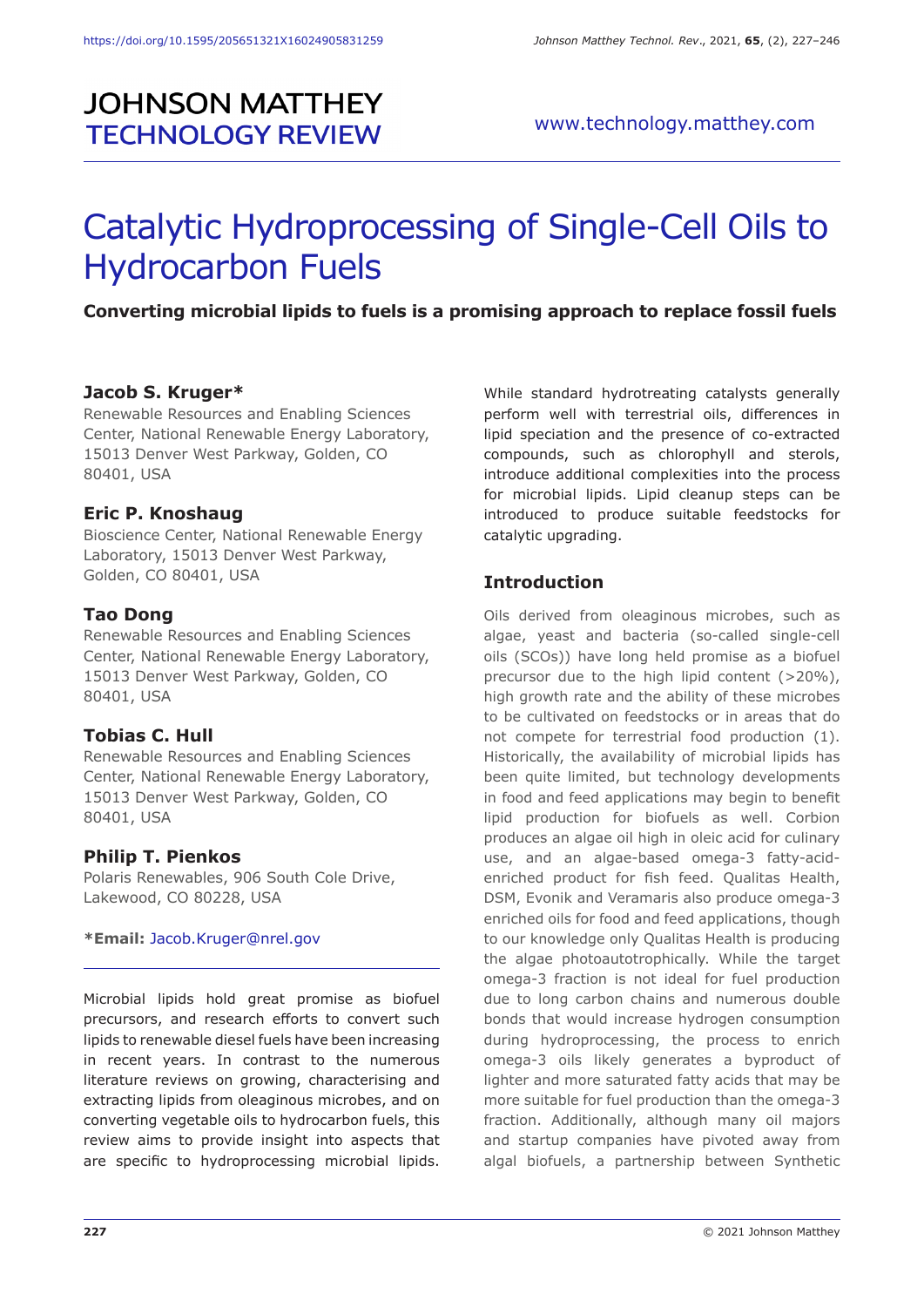Genomics and ExxonMobil to improve algal biology for fuel production is still active. The increasing availability of cellulosic sugars may also pave the way for larger scale cultivation of heterotrophic oleaginous microbes.

While both the growth and characterisation of oleaginous microbes (1–13) and the conversion of vegetable oils to fuels (13–27) have been extensively studied, there has been considerably less research on converting SCOs to fuels, and especially on converting SCOs to so-called 'dropin' hydrocarbon fuels that are compatible with existing fuel infrastructure (28–30). However, production of hydrocarbon fuels from SCOs is a growing area of research and hydroprocessing of these oils requires some considerations that are unique to the differing composition of SCOs. Enough recent studies have been published that a summary of findings and perspective on research directions is warranted, especially with respect to the differences between terrestrial oils and SCOs. In particular, lipid recovery, lipid cleanup and catalyst selection all appear to play a key role in hydroprocessing performance, and there are clear needs for deeper research in each of these areas.

## **Lipid Recovery**

In most cases, SCOs are produced intracellularly, and thus necessitate separation from the other cell components prior to upgrading. Additionally, the microbial biomass is typically recovered with a very high water content (≥80%) relative to terrestrial biomass. Thus, while vegetable oils can be effectively extracted by pressing, solvent extraction or a combination thereof, these operations are usually not effective when applied directly to microbial biomass. Furthermore, it is energy intensive to dehydrate microbial biomass and therefore strategies that can extract oil in high yields from wet biomass are required. The first step is commonly to rupture the microbial cell wall which allows access to the lipids.

Various cell wall lysis methods have been applied for this application, such as highpressure homogenisation (HPH), bead milling, ultrasound, pulsed electric field (PEF), osmotic shock, microwave, subcritical water hydrolysis, enzymatic hydrolysis, autolysis and chemical hydrolysis (31). From the perspective of energy consumption, pretreatment methods such as HPH, subcritical water hydrolysis, enzymatic and chemical hydrolysis are more attractive due

to the relatively lower energy requirements. Moreover, all these methods can be scaled up to industrial application (32). Researchers at the National Renewable Energy Laboratory (NREL) have shown that dilute acid pretreatment is an effective, low cost, energy efficient and scalable means to recover lipids from wet microbial biomass (31–34).

It is also necessary to consider the compatibility of the cell lysis method with lipid extraction. For example, hexane is a commonly employed extraction solvent, but does not always maximise extraction yields. In many cases, modification of solvent polarity (for example employing a mix of hexane with ethanol or isopropanol) is necessary for high lipid recovery (35–39). However, incorporation of a polar solvent also often leads to more prevalent co-extraction of other polar materials, such as polar lipids, pigments, proteins and sterols, that require more severe cleanup of the lipid phase. In particular, extraction methods that incorporate chlorinated solvents, such as the well-known Folch and Bligh-Dyer extraction protocols, tend to extract significant amounts of polar lipids and other polar materials (36, 38). Combinations of hexane with alcohols, such as ethanol and isopropanol, have the potential to more selectively extract hydrophobic lipids while maintaining high extraction yields of these components (31, 39, 40). The optimal balance is thus a function of lipid speciation, content and speciation of other potential co-extractives, the lipid cleanup strategy and the hydroprocessing approach.

## **Lipid Composition**

SCOs that are considered for biofuel production are mainly recovered from oleaginous algae, fungi (yeast and filamentous) and bacteria, with the number of known oleaginous species decreasing by family in the order listed. These microbes may be cultivated autotrophically (using only  $CO<sub>2</sub>$  as a carbon source), mixotrophically (using a mixture of  $CO<sub>2</sub>$  and organic carbon sources) or heterotrophically (using organic carbon sources, such as glucose and acetate). Several recent reviews have compiled oil content and broad composition of oleaginous microbes and their production of oils with an emphasis on wastes and lignocellulosic carbon sources (7–9, 11). A sampling of these compositions is reproduced in **Table I**, with comparison to common vegetable oils. It is important to note that analytical methods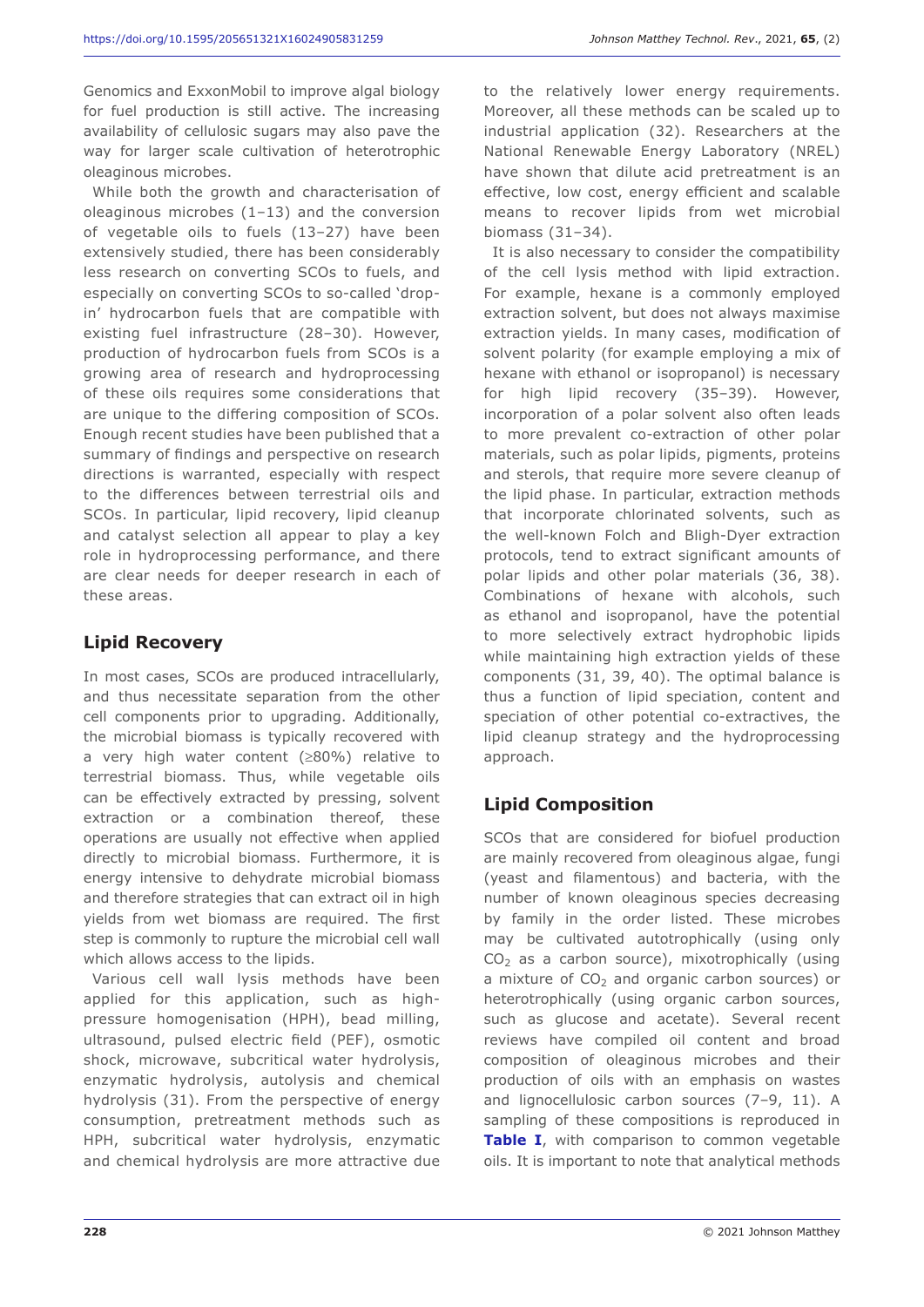| Table I Lipid Content and Speciation in Common |                              |                          |                      |                                          |              | <b>Oleaginous Microbes and Terrestrial Plants</b> |                                                                    |                          |                  |                         |              |              |             |
|------------------------------------------------|------------------------------|--------------------------|----------------------|------------------------------------------|--------------|---------------------------------------------------|--------------------------------------------------------------------|--------------------------|------------------|-------------------------|--------------|--------------|-------------|
|                                                | <b>Digil</b>                 |                          | Fatty acids (% total | lipid)                                   |              |                                                   |                                                                    |                          |                  |                         |              |              |             |
| Species                                        | content<br>weight)<br>(% dry | C12:0                    | C14:0                | 6:0<br>J                                 | C16:1        | C17:0                                             | C18:0                                                              | C18:1                    | C18:2            | C18:3                   | C20:0        | C22:0        | Reference   |
| Microalgae                                     | and cyanobacteria            |                          |                      |                                          |              |                                                   |                                                                    |                          |                  |                         |              |              |             |
| Chlorella sp.                                  | $28 - 32$                    | $\mathbf{I}$             | $\mathbf{I}$         | $7 - 19$                                 | $10 - 11$    | J.                                                | $\overline{4}$<br>$\overline{\phantom{0}}$                         | $8 - 9$                  | $1 - 14$         | $16 - 19$               | $\mathbf{I}$ | $\mathbf{I}$ | (41)        |
| Chlorella zofingiensis                         | $28 - 32$                    | $\mathsf{I}$             | 1                    | ನಿ                                       | $\sim$       | $\mathsf{I}$                                      | $\sim$                                                             | 36                       | 18               | $\infty$                | $\mathsf{I}$ | $\mathsf{I}$ | (41)        |
| Crypthecodinium<br>cohnii                      | 23                           | $\overline{1}$           | 13                   | 23                                       | T            | $\mathsf{I}$                                      | $\sim$                                                             | $\infty$                 | T                | $\mathbf{I}$            | $\mathsf{I}$ | T            | (41)        |
| Chatoceros muelleri                            | $31 - 68$                    | $\mathbf{I}$             | $18 - 40$            | $5 - 40$                                 | $\mathbf{I}$ | T                                                 | $0.0 - 0.0$                                                        | $0 - 4$                  | LN,<br>$\bar{d}$ | $0 - 5$                 | $\mathbf{I}$ | $\mathbf{I}$ | (41)        |
| Schizochytrium<br>linacinum                    | $50 - 77$                    | I.                       | $3 - 20$             | $-60$<br>54                              | T            | I.                                                | $1 - 4$                                                            | I.                       | I.               | $\mathbf{I}$            | $\mathbf{I}$ | T            | (41)        |
| Various (10 species)                           | $\mathsf{I}$                 | $\overline{\phantom{a}}$ | $0.2 - 7.9$          | $6.2 - 8$<br>35.8                        | $0.3 - 2.0$  | $0.3 - 8.6$                                       | $1.3 - 1.9.0$                                                      | $12.6 - 75.2$            | $1.3 - 14.6$     | 33.0<br>$\frac{1}{1}$ . | $0.0 - 3.6$  | $0.0 - 3.9$  | (42)        |
| Dunalliela salina                              | $6 - 27$                     | 6.9                      | 2.8                  | ${}^{\circ}$<br>ō                        | 14.7         | $\mathsf{I}$                                      | 3.8                                                                | $\frac{0}{8}$            | 4.9              | 12.9                    | 1.7          | 24.8         | 44)<br>(43, |
| Synechocystis sp.<br>PCC6803                   | $\frac{8}{18}$               | 19.9                     | 20.9                 | Ċ.<br>ඇ                                  | $\mathsf{I}$ | I.                                                | 11.3                                                               | 1.5                      | 1.1              | 1.4                     | I.           | т            | (45)        |
| Yeast                                          |                              |                          |                      |                                          |              |                                                   |                                                                    |                          |                  |                         |              |              |             |
| Cryptococcus albidus                           | SO                           | T                        | $\mathbf{I}$         | $\frac{2}{1}$                            | T.           | $\mathbf{I}$                                      | $\mathbf{\mathbf{\mathbf{\mathbf{\mathbf{\mathbf{\mathbf{H}}}}}}}$ | $\infty$                 | 73               | 12                      | $\mathbf{I}$ | $\mathbf{I}$ | (41)        |
| Cryptococcus<br>curvatus                       | $55 - 60$                    | 1                        | 1                    | $\frac{1}{9}$ .0<br>$\frac{8}{10}$<br>50 | т            | 1                                                 | $10.0 -$<br>$12.0$                                                 | $35 - 48$                | $10 - 28$        | T                       | I.           | т            | (10)        |
| Lipomyces starkeyi                             | යි                           | J.                       | J.                   | 24                                       | T.           | $\mathbf{I}$                                      | 9                                                                  | L                        | 51               | $\sim$                  | $\mathbf{I}$ | $\mathbf{I}$ | (41)        |
| Rhodosporidium<br>toruloides                   | 99                           | 1                        | ı                    | $\frac{8}{10}$                           | т            | 1                                                 | $\infty$                                                           | $\infty$                 | 89               | I                       | $\mathbf{I}$ | T            | (41)        |
| Rhodosporidium<br>toruloides                   | $55 - 60$                    | $\mathbf{I}$             | п                    | $-25$<br>ನಿ                              | T            | I                                                 | $10 - 12$                                                          | $48 - 53$                | $10 - 15$        | $\mathbf{I}$            | $\mathbf{I}$ | $\mathbf{I}$ | (10)        |
| glutinis<br>Rhodotorula                        | 72                           | $\mathbf{I}$             | $\mathbf{I}$         | 57                                       | $\mathbf{I}$ | т.                                                | $\overline{\phantom{0}}$                                           | $\infty$                 | 47               | $\infty$                | $\mathbf{I}$ | $\mathbf{I}$ | (41)        |
| Trichosporon<br>guehoae                        | $65 - 78$                    | $\mathbf{I}$             | $\overline{1}$       | $-22$<br>SO                              | $\mathbf{I}$ | т                                                 | $10 - 25$                                                          | $35 - 38$                | $12 - 22$        | $\mathbf{I}$            | $\mathbf{I}$ | $\mathbf{I}$ | (10)        |
| Saccharomyces<br>cerevisiae                    | $30 - 50$                    | I.                       | T                    | $-10$<br>ထိ                              | $32 - 43$    | T                                                 | $4 - 7$                                                            | $42 - 48$                | T                | I.                      | I.           | T            | (46)        |
| Yarrowia lipolytica                            | 36                           | $\mathsf{I}$             | 1                    | $\overline{11}$                          | $\mathbf{I}$ | $\mathbf{I}$                                      | $\circ$                                                            | $\overline{\phantom{0}}$ | 28               | 51                      | $\mathbf{I}$ | т.           | (41)        |
| Bacteria                                       |                              |                          |                      |                                          |              |                                                   |                                                                    |                          |                  |                         |              |              |             |
| Acinetobacter baylyi                           | 12.4                         | J.                       | LO                   | $\overline{\phantom{0}}$                 | 30           | $\mathbf{I}$                                      | $\overline{40}$                                                    | $\mathbf{I}$             | $\mathbf{I}$     | J.                      | $\mathbf{I}$ | $\mathsf{I}$ | (47)        |
|                                                |                              |                          |                      |                                          |              |                                                   |                                                                    |                          |                  |                         |              |              | (Continued) |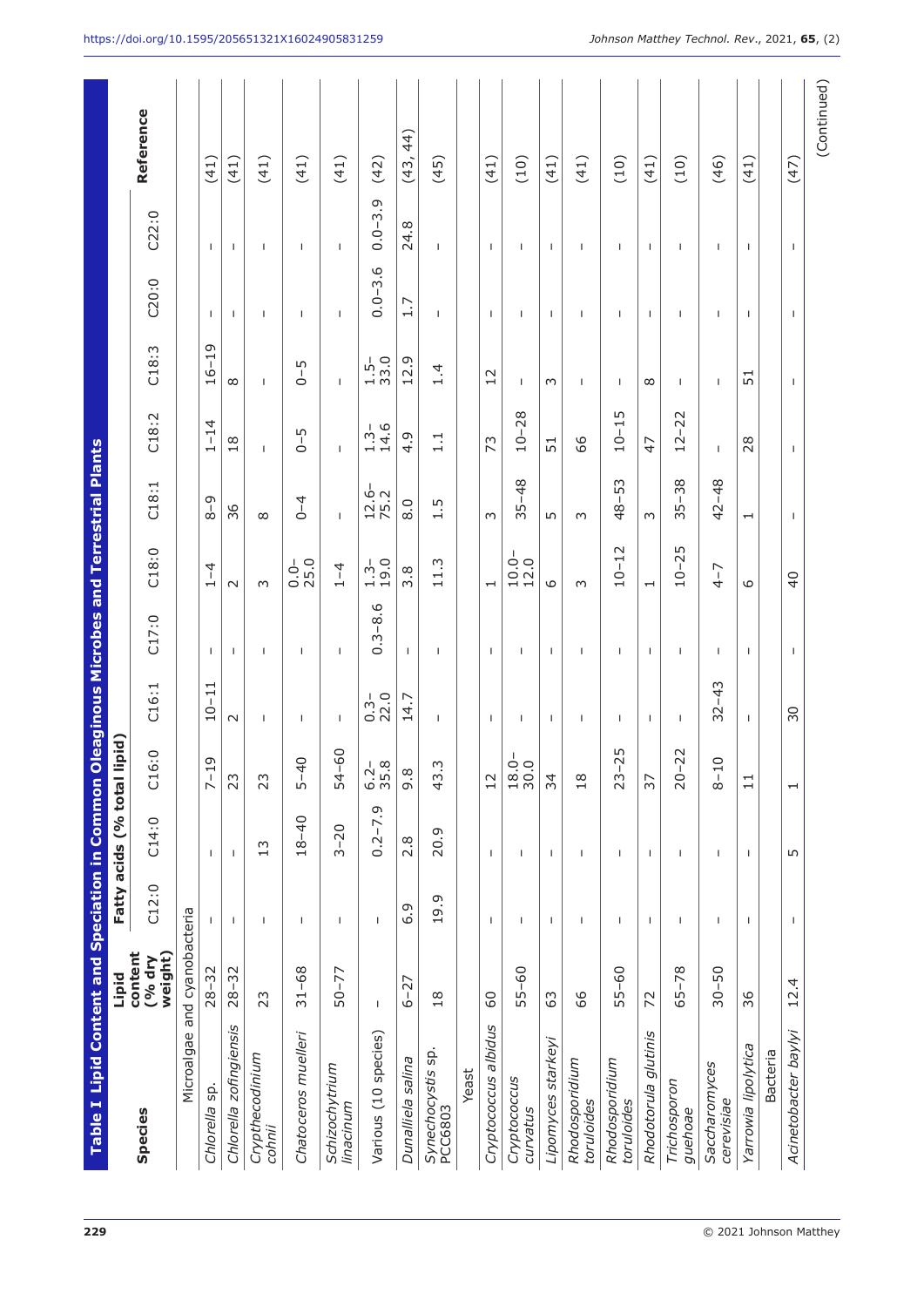| Table I Continued          |                              |              |                          |                                     |                  |                                         |                                     |                     |                  |                                 |                  |                          |             |
|----------------------------|------------------------------|--------------|--------------------------|-------------------------------------|------------------|-----------------------------------------|-------------------------------------|---------------------|------------------|---------------------------------|------------------|--------------------------|-------------|
|                            | Lipid                        |              | Fatty acids (% total     | lipid)                              |                  |                                         |                                     |                     |                  |                                 |                  |                          |             |
| Species                    | content<br>weight)<br>(% dry | C12:0        | C14:0                    | 6:0<br>J                            | C16:1            | C17:0                                   | C18:0                               | C18:1               | C18:2            | C18:3                           | C20:0            | C22:0                    | Reference   |
| borkumensis<br>Alcanivorax | $23.2 - 26.9$                | 1            | 15.0<br>$2.9 -$          | $\frac{8}{3}$<br>36<br>85           | $tr-19.7$        | $\mathbf{I}$                            | $2.4 - 8.3$                         | $tr-41.2$           | $\mathsf{I}$     | $\mathsf{I}$                    | $\mathbf{I}$     | T                        | (48)        |
| Rhodococcus opacus         | $27.5 - 68.1$                | т            | 5.1<br>$2.7 - 1$         | $\overline{Q}$ o<br>23              | $9.9 - 1.7$      | $17.2 - 18.3$                           | $5.6 - 7.1$                         | 18.9<br>24.4        | т                | т                               | т                | т                        | (49)        |
| Rhodococcus opacus         | 19.0-26.0                    | T            | $\mathbf{I}$             | $\mathsf{I}$                        | $\mathsf{I}$     | $\mathsf{I}$                            | $3.0 - 19.0$                        | $6.0 - 74.0$        | $\mathsf{I}$     | $\mathsf{I}$                    | $\overline{1}$   | $\overline{\phantom{a}}$ | (41)        |
| Streptomyces<br>coelicolor | 64.2-83.0                    | $\mathsf{I}$ | $8 - 27$                 | 38<br>T<br>28                       | $\mathsf{I}$     | $\tilde{c}$<br>$\overline{\phantom{0}}$ | 3<br>-1<br>$\overline{\phantom{0}}$ | Т                   | $\mathsf{I}$     | $\mathsf{I}$                    | $\mathbf{I}$     | $\mathbf{I}$             | (50)        |
| Filamentous fungi          |                              |              |                          |                                     |                  |                                         |                                     |                     |                  |                                 |                  |                          |             |
| Aspergillus sp.            | ⊣<br>$12.4 - 22.$            | Ι.           | $\mathsf{I}$             | $0.\overline{8}$                    | $14.4 -$<br>14.8 | 22.5-<br>29.6                           | $43.4 -$<br>48.7                    | $0.4 - 1.6$         | 0.4              | $\overline{0}.1$                | 12.2<br>$-3.0 -$ | $0.1 - 2.9$              | (51)        |
| echinulata<br>Ġ            | $6.5 - 46.6$                 | $\mathbf{I}$ | $\overline{1}$           | $\mathbf{I}$                        | $\mathbf{I}$     | $\mathbf{I}$                            | $\mathbf{I}$                        | $\mathbf{I}$        | $\mathbf{I}$     | $11.0 -$<br>23.8                | $\mathbf{I}$     | $\mathbf{I}$             | (52)        |
| echinulata<br>Ġ            | $5.3 - 8.4$                  | 1            | $\overline{\phantom{a}}$ | $-5 - 7$<br>22<br>$\overline{2}$    | T                | T                                       | 8.2<br>$6.2 - 8$                    | $35.3 - 38.5$       | $18.3-$<br>20.5  | $12.0 - 13.8$                   | J.               | $\mathbf{I}$             | (53)        |
| M. isabellina              | $8.3 - 25.3$                 | 1            | T                        | ہ ف<br>د<br>18 <sub>0</sub>         | $t - 4.9$        | 1                                       | $2.0 - 6.2$                         | 45.9-<br>50.4       | $13.6-$<br>20.6  | $5 - 5.5$<br>$\dot{\mathsf{c}}$ | $\mathbf{I}$     | $\mathbf{I}$             | (54)        |
| M. isabellina              | $40 - 8 -$<br>41.8           | I            | J.                       | $\frac{1}{1}$ m.<br>71 <sub>5</sub> | $2.9 - 3.7$      | $\mathbf{I}$                            | $11.9 -$<br>$12.3$                  | 51.6-<br>52.6       | $6.4 - 7.8$      | $\mathbf{I}$                    | т                | $\overline{1}$           | (55)        |
| M. isabellina              | 34.0-50.0                    | J.           | $\mathsf{I}$             | 3.0<br>29                           | $2.0 - 2.7$      | $\mathsf{l}$                            | $3.0 - 5.0$                         | $41.2 - 55.0$       | $3.0 - 27.8$     | $\mathsf{I}$                    | $\overline{1}$   | $\mathsf{I}$             | (41, 56)    |
| M. hiemalis                | 16.8-20.5                    | 1            | $\mathbf{I}$             | $\vec{p}$ 4<br>23                   | T                | $\mathsf{I}$                            | $6.4 - 8.4$                         | $23.2 - 25.6$       | $16.0 -$<br>18.8 | $23.3-$<br>23.5                 | $\mathbf{I}$     | $\mathbf{I}$             | (53)        |
| Mucor sp.                  | $25.0 - 50.8$                | J.           | J.                       | $-9.7$<br>28                        | J.               | $\mathsf{I}$                            | $1.2 - 5.0$                         | $38.0 -$<br>45.6    | 10.0<br>$7.6 -$  | 10.4<br>$7.8 -$                 | T                | $\mathsf{I}$             | (41, 53)    |
| Mucor sp.                  | $1 - 9.4$                    | T            | $\mathbf{I}$             | $.8 - 24$<br>13                     | $t - 11.5$       | $\mathsf{I}$                            | $1.3 - 6.9$                         | $32.0 -$<br>41.5    | $11.0 -$<br>27.3 | 18.6<br>$8.0 -$                 | $\mathsf{I}$     | $\mathsf{I}$             | (54)        |
| R. stolonifer              | $9.3 - 16.3$                 | т            | т                        | $\frac{9}{4}$ .6<br>27              | T                | T                                       | $5.3 - 8.1$                         | $27.3 - 29.5$       | $20.0 -$<br>23.2 | $13.7-$<br>15.9                 | T                | т                        | (53)        |
| Rhizopus arrhizus          | 57                           | $\mathbf{I}$ | $\mathbf{I}$             | $\frac{8}{10}$                      | $\mathbf{I}$     | $\mathbf{I}$                            | $\mathbf{I}$                        | $\circ$             | 22               | $\overline{10}$                 | 12               | $\mathbf{I}$             | (41)        |
| T. elegans                 | $1 - 3.3$                    | I            | $\overline{\phantom{a}}$ | $-9.7$<br>128                       | $tr-2.3$         | т                                       | $4.\overline{8} -$<br>12.4          | $\frac{38.7}{73.3}$ | $5.6 - 15.7$     | $2.4 - 2.0$                     | I                | I                        | (54)        |
|                            |                              |              |                          |                                     |                  |                                         |                                     |                     |                  |                                 |                  |                          | (Continued) |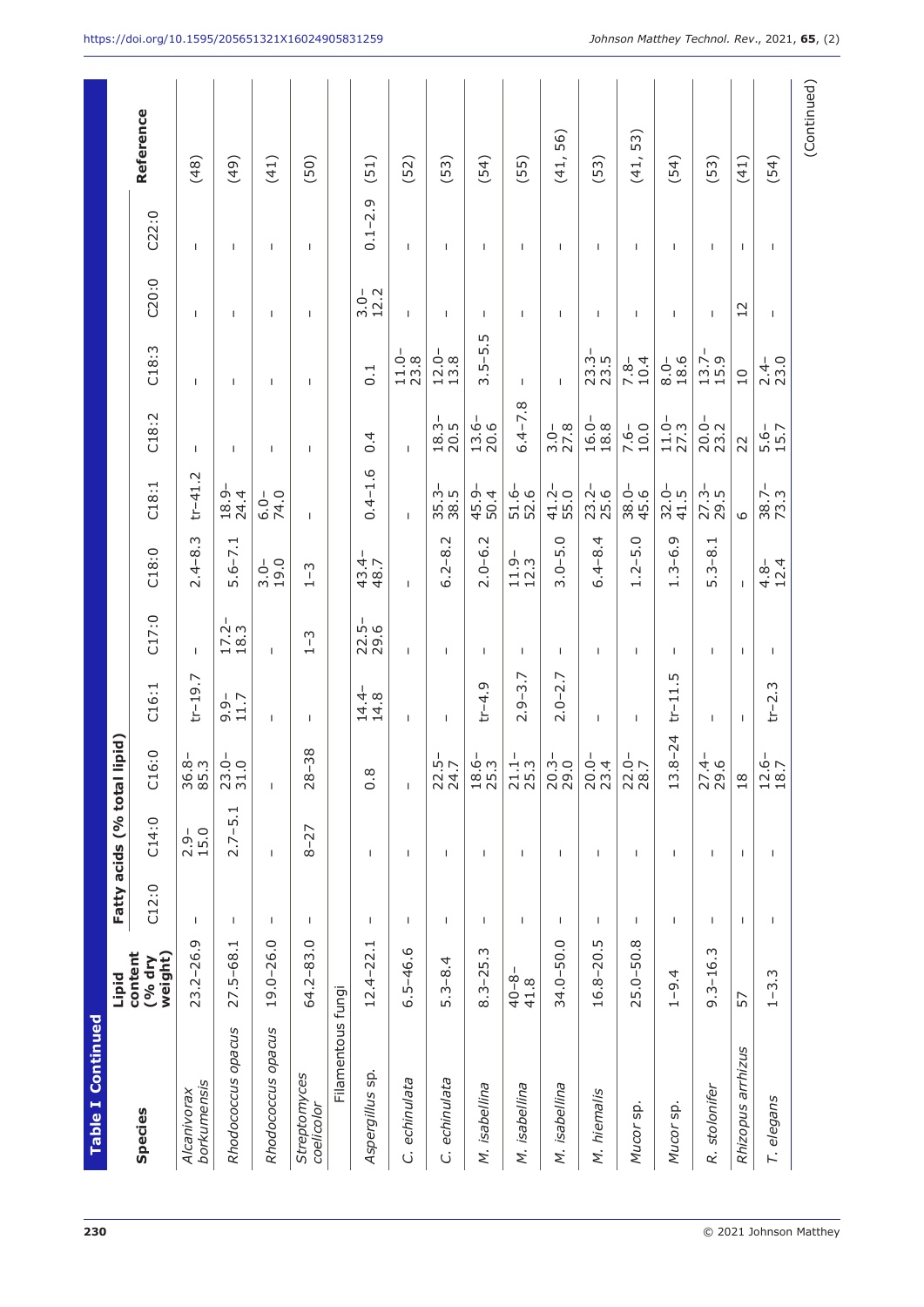| <b>Table I Continued</b>           |                              |       |                             |                  |                   |                         |                  |                  |                    |                    |                   |   |              |
|------------------------------------|------------------------------|-------|-----------------------------|------------------|-------------------|-------------------------|------------------|------------------|--------------------|--------------------|-------------------|---|--------------|
|                                    | Lipid                        |       | Fatty acids (% total lipid) |                  |                   |                         |                  |                  |                    |                    |                   |   |              |
| Species                            | weight)<br>content<br>(% dry | C12:0 | C14:0                       |                  |                   | C16:0 C16:1 C17:0 C18:0 |                  | C18:1            | C18:2              |                    | C18:3 C20:0 C22:0 |   | Reference    |
| Z. moelleri                        | $18.1 - 22.0$                | I     | I                           | 27.3-<br>29.5    | I                 | I                       | $14.4 -$<br>16.6 | 23.5 –<br>25.9   | $12.8 -$<br>$14.2$ | $13.3 -$<br>$15.5$ | I                 | I | (53)         |
| Plants                             |                              |       |                             |                  |                   |                         |                  |                  |                    |                    |                   |   |              |
| <b>Brassica</b> napus<br>rapeseed) | 45                           | I     | ı                           |                  | I                 | I                       |                  | 62               | 22                 | $\overline{a}$     | I                 | I | (41)         |
| Elaeis guineensis<br>palm)         | 50                           | I     |                             | $\frac{4}{4}$    | I                 | I                       | 4                | 38               | $\overline{a}$     |                    | I                 | I | (41)         |
| Glycine max<br>(soybean)           | $8.1 - 27.9$                 | I     |                             | $10.0 -$<br>11.0 | I                 | I                       | 4.0              | $18.0 - 24.0$    | 54.0-<br>55.0      | $7.0 -$<br>13.0    | I                 | I | (41, 57, 58) |
| Zea mays (corn)                    | $3.0 - 11.0$                 | I     | $0.0 - 0.3$ $3.5 -$         | 16.5             | $\frac{1}{0}$ 0.5 | I                       | $0.0 - 3.3$      | $20.0 -$<br>42.2 | $34.0 -$<br>65.6   | $0.0 - 2.0 -$      |                   | I | (59)         |
|                                    |                              |       |                             |                  |                   |                         |                  |                  |                    |                    |                   |   |              |

vary greatly across the references cited in **Table I**. The lipid content data, especially, should be taken with a grain of salt.

Both SCOs and terrestrial plant oils typically contain high proportions of palmitic (16:0), palmitoleic (16:1), stearic (18:0), oleic (18:1) and linoleic (18:2) acids. On the surface, the similar composition of both oils appears to make SCOs an attractive feedstock for catalytic upgrading. However, SCOs can contain a broader distribution of lipid classes than terrestrial plant oils, including higher proportions of polar lipids, free fatty acids (FFA), sterols, terpenes, carotenoids and chlorophyll, as well as unidentified compounds, that can be coextracted with the desired monoacylglycerides (MAG), diacylglycerides (DAG), triacylglycerides (TAG) and FFA. Examples of these other lipid classes are shown in **Figure 1**. The proportions of each vary greatly depending on the organism, growth mode, growth condition, growth stage and postharvest processing conditions, including biomass and extracted oil storage and solvent extraction conditions (36, 60). For example, glycolipids and phospholipids can account for 17–90% of the total lipids in autotrophicallygrown algae (61), compared to  $\sim$ 2% in soybean oil (62), and lipase enzymes present in the cells can convert acylglycerides to FFA during lipid or biomass storage (60).

TAGs and FFAs are usually considered as the favoured precursors for biodiesel or hydrocarbonbased biofuels such as renewable diesel or renewable jet fuel. Other components are often detrimental in catalytic hydroprocessing as they either increase hydrogen consumption due to a high degree of unsaturation (for example terpenes, carotenoids and chlorophyll), contain heteroatoms that can poison metal or acid catalysts (for example polar lipids and chlorophyll) or contribute to poor cold flow properties (for example sterol-derived cycloparaffins). For example, polar lipids mainly consist of phospholipids, glycolipids, lipoproteins and sulfolipids. A phospholipid molecule consists of a polar phosphorus-containing moiety (such as phosphate, phosphatidylethanolamine or phosphatidylcholine), whereas a glycolipid contains a polar carbohydrate moiety in place of the phosphor group. The sidechains of polar lipids (sugars, proteins or phosphorous-containing molecules) may also include other nitrogen, sulfur or phosphorus-containing moieties (21).

On the other hand, hydrotreating of some of these contaminants can be beneficial in that the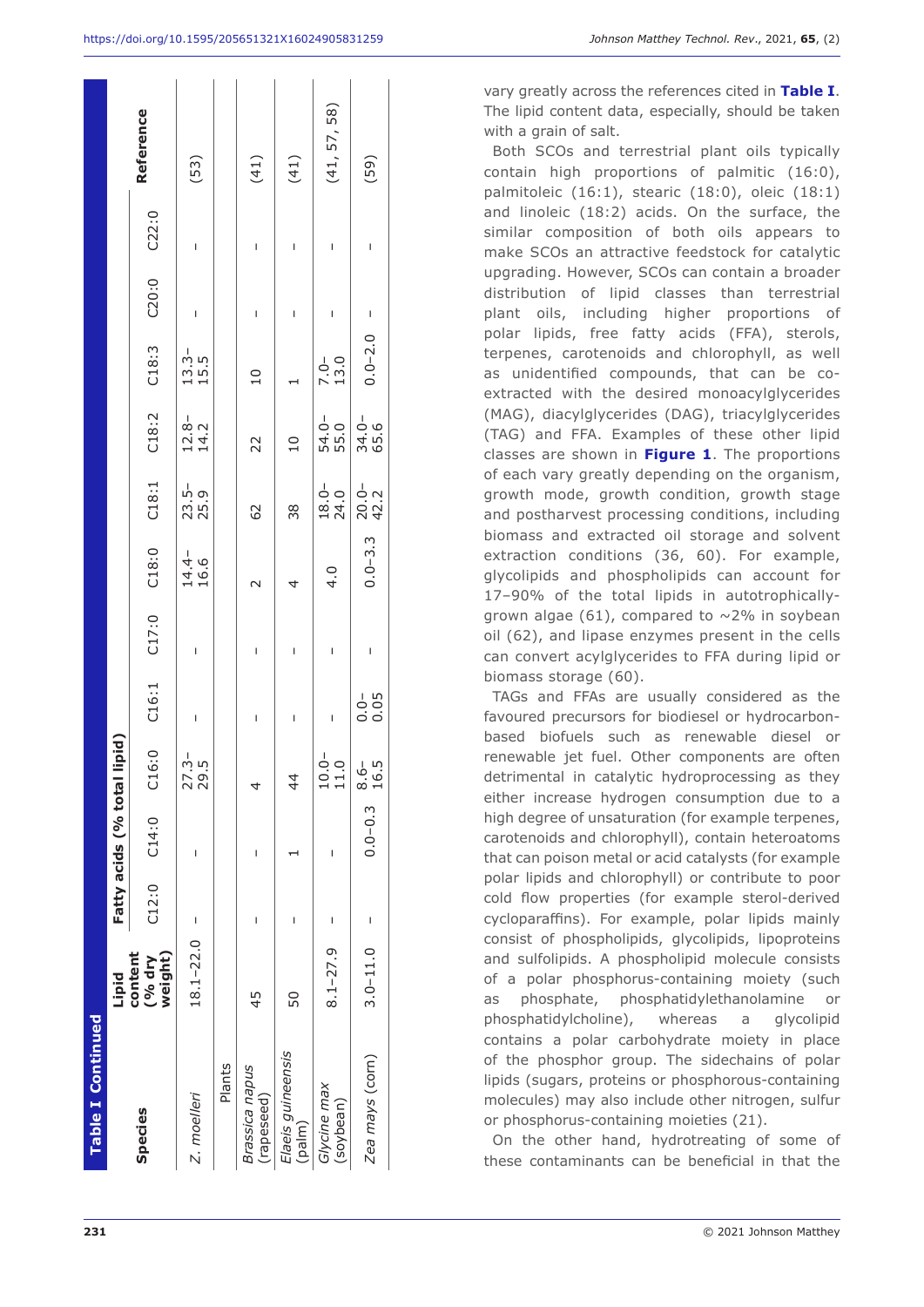

high degree of branching (for example in terpenes and the phytol chain of chlorophyll) can potentially improve cold flow properties and increase the value of the renewable diesel fuel. Additionally, when a large proportion of the lipid fraction comprises nominally undesirable molecules (such as polar lipids), removal of the entire molecule in a cleanup strategy would result in low fuel yields. Thus, while some cleanup of the oils is likely necessary, the most desirable cleanup strategy is not universal across SCOs, and tradeoffs between overall yields and catalyst longevity must be considered.

## **Lipid Cleanup**

Cleanup of SCOs targets many of the same impurities that are removed in refining of vegetable oils for human consumption, and thus cleanup approaches can be broadly categorised into the same four operations: bleaching to remove pigments and polar compounds, degumming to precipitate phospholipids, deodorisation to remove FFAs and distillation to remove additional FFAs and other volatile matter. When refining SCOs for hydrotreating, some modifications may be necessary. For example, FFAs are one of the preferred feeds for hydrotreating so deodorisation and distillation will not always be needed. However, in some cases it may be advantageous to hydrolyse the entire lipid stream to FFAs, distil these FFAs away from impurities, and route the distillate to hydrotreating. In these cases, bleaching and degumming may not be needed. Researchers have explored to some extent each of these steps except deodorisation. These techniques and their advantages and disadvantages are summarised in **Table II**.

## **Bleaching**

Crude extracted oils from autotrophically-grown microbes are often high in chlorophyll content. The removal of chlorophyll is important in both hydroprocessing and biodiesel production as chlorophyll contamination can deactivate catalysts and degrade fuel quality (60, 63, 64). For example, the porphyrin head of the chlorophyll molecule is highly unsaturated and contains the catalystpoisoning heteroatoms nitrogen and magnesium. The two most common approaches to remove chlorophyll are adsorption on a solid material and dealkylation *via* acid treatment.

Bleaching earths, activated carbon and silica are common adsorbents for oil refining. Adsorption of chlorophyll is initiated by ion exchange of the  $Ma^{2+}$  centre of the porphyrin head with a proton. The metal-free porphyrin is then protonated and adsorbed (65). Adsorbents are commonly pretreated with mineral acids to increase the number of exchangeable protons (66). Ultrasound-assisted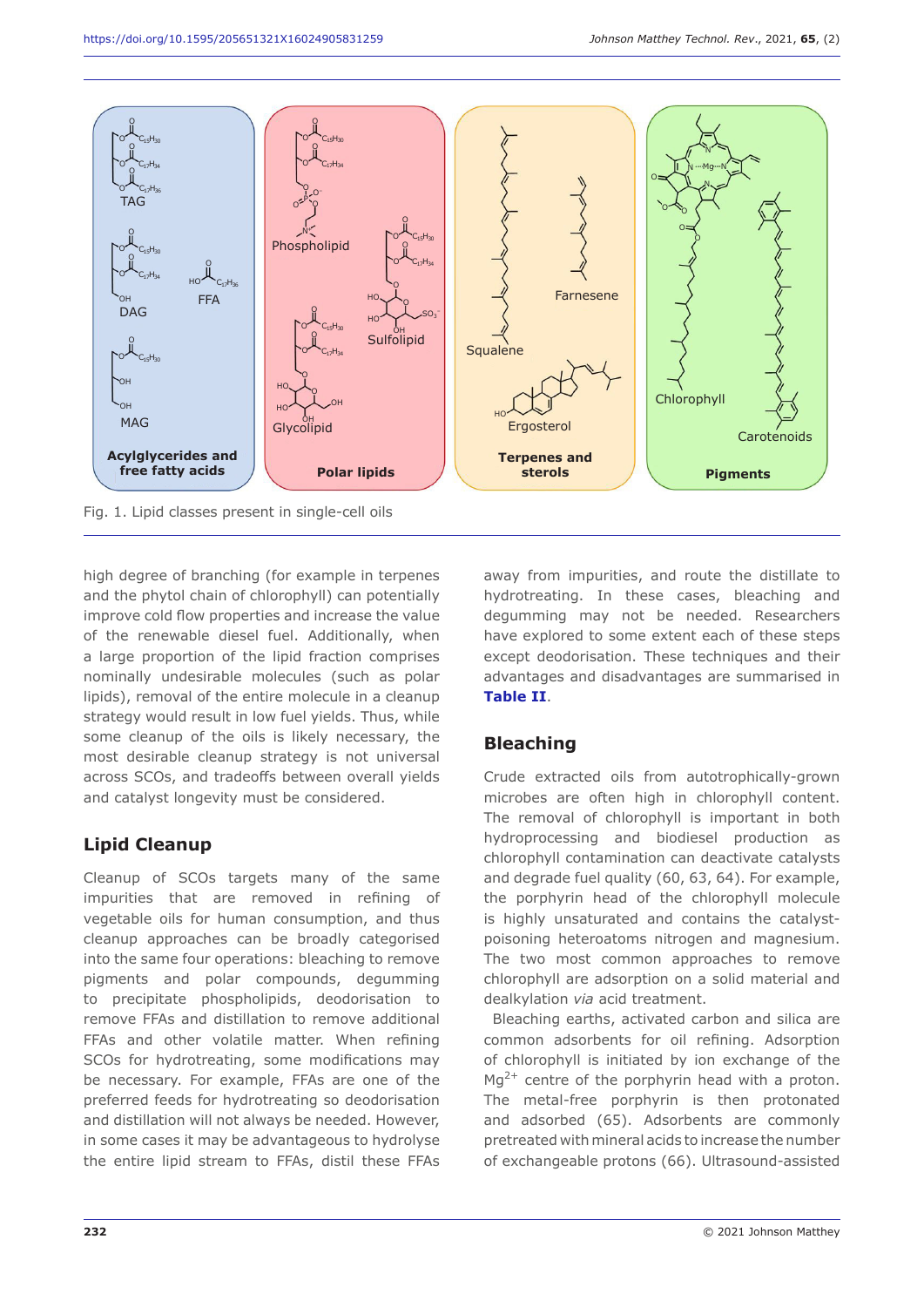|                                                                             | <b>Table II Strategies for Cleaning Up Single Cell Oils</b>                                                      |                                                                                                                                                                                                               |
|-----------------------------------------------------------------------------|------------------------------------------------------------------------------------------------------------------|---------------------------------------------------------------------------------------------------------------------------------------------------------------------------------------------------------------|
| <b>Cleanup technology</b>                                                   | <b>Advantages</b>                                                                                                | <b>Disadvantages</b>                                                                                                                                                                                          |
| <b>Adsorbent bleaching</b>                                                  | Relatively inexpensive<br>Established technology<br>Suitable for broad range of<br>impurities                    | May not fully remove impurities<br>May retain oil on solid, decreasing yields<br>May retain polar lipids, decreasing yields<br>significantly for oils high in these components                                |
| <b>Acid bleaching</b>                                                       | May be more effective than<br>adsorbents for chlorophyll                                                         | Requires additional water to remove acid from<br>oil<br>Targets chlorophyll, may not be effective for<br>other impurities                                                                                     |
| <b>Degumming</b>                                                            | Relatively inexpensive<br>Established technology<br>May be simple to integrate with<br>cell lysis by dilute acid | Targets polar lipids, decreasing yields<br>significantly for oils high in these components<br>May not remove polar lipids that are non-<br>hydratable<br>May not remove impurities other than polar<br>lipids |
| <b>Hydrolysis and FFA</b><br>distillation                                   | Suitable for broad range of<br>impurities and lipid compositions                                                 | Relatively expensive for cost of alkali<br>Relatively energy intensive                                                                                                                                        |
| (Trans)esterification<br>and fatty acid methyl<br>ester (FAME) distillation | Suitable for broad range of<br>impurities and lipid compositions                                                 | Relatively expensive for cost of alkali, acid or<br>methanol<br>Relatively energy intensive                                                                                                                   |

adsorption has also been demonstrated to increase the rate of chlorophyll removal from oils (67). It is worth noting that the loadings of polar adsorbents to fully remove chlorophyll from SCOs may be much higher than typically used for edible oil bleaching due to the higher levels of chlorophyll (and other adsorbing contaminants). For instance, Chen *et al*. employed bleaching earth to adsorb chlorophyll from microalgal biodiesel at a mass loading of 16 wt% (60), whereas a typical edible oil bleaching process uses a mass loading of 1.5 wt% (68). Increasing adsorbent loading, while effective in reducing chlorophyll content, decreases yields due to co-adsorption of lipids. This is particularly true of bleaching earths, which can retain up to a third of their mass in oil (69), though even higher retentions have been claimed (70). Similarly, Santillan-Jimenez *et al*. removed chlorophyll from crude extracted algae oil *via* adsorption on K10 montmorillonite clay and activated carbon, recovering only 58 wt% and 46 wt% of the original extract mass, respectively (71). Gas chromatography-mass spectrometry (GCMS) analysis of the recovered materials indicated a high content of fatty acids, hydrocarbons and phytol isomers, while ultraviolet-visible (UV-vis) spectroscopic and inductively coupled plasma (ICP) analyses revealed complete chlorophyll, phosphorus and magnesium removal. Notably, the relative abundance of hydrocarbons in the activated carbon-bleached material was lower than in the K10-bleached material, likely due to the greater hydrophobicity of the activated carbon retaining

more of the hydrocarbons. This observation is also consistent with the lower total recovered yield from the carbon adsorbent. Thus, adsorbents with higher polarity may be more selective for removal of the target compounds.

Phosphoric acid-catalysed dealkylation was originally developed by Diosady to refine Canadian canola oil, which has anomalously high chlorophyll content for a terrestrial oil due to weather conditions in the region (70). The acid bleaching approach employs anhydrous acids, such as phosphoric acid or sulfuric acid to cleave the phytol side chain from the porphyrin structure, the latter of which is not soluble in oil. Thus, this precipitable form of pheophorbide can be easily separated from the oil by filtration while the hydrophobic phytol is preserved. Retaining the phytol in the oil confers the additional benefit of improved biofuel yield and performance due to a high degree of branching. Dong *et al*. employed a modified version of Diosady's method to remove 99.7% of chlorophyll from algae oil (63). In a direct comparison of adsorptive and dealkylative approaches, Kruger *et al*. found that phosphoric-acid-catalysed dealkylation was more effective than adsorption on silica for the removal of chlorophyll from algae oil (72). In the comparison, adsorption on silica gel removed 85% of the oil nitrogen content and still showed a detectable chlorophyll signal in UV-vis analysis, while acid bleaching removed 92% of the oil nitrogen and did not show a detectable chlorophyll UV-vis signal. Moreover, phosphoric acid bleaching is compatible with conventional vegetable oil refining practice,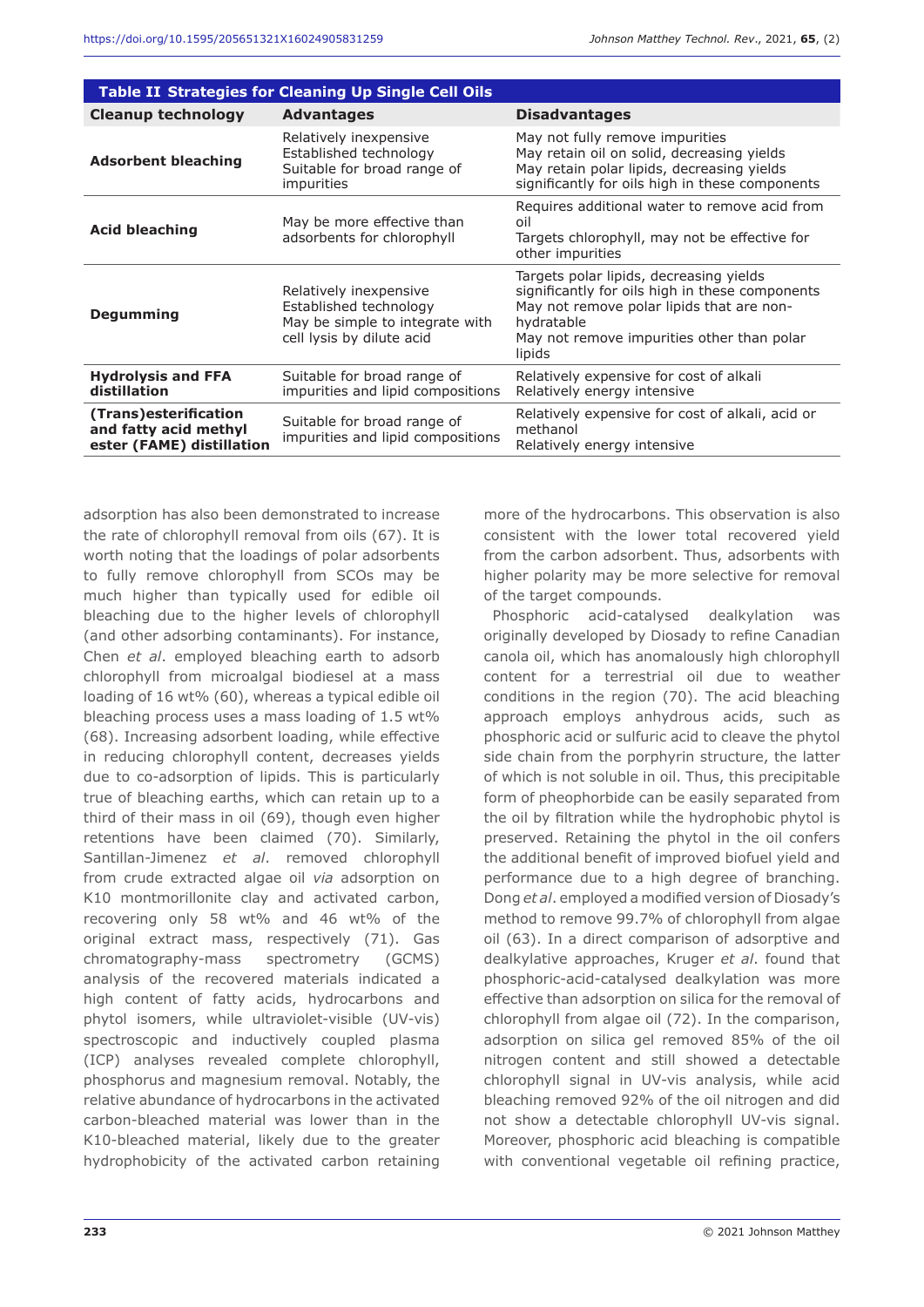since phosphoric acid is routinely added for oil degumming. However, for the same reason and also because the acid must be washed out of the oil by adding water, phosphoric acid bleaching may suffer from yield losses and poor bleaching performance in oils with high levels of phospholipids.

Apart from adsorption and acid treatment, other novel methods of chlorophyll removal have been reported. Sathish developed a multi-step process to remove chlorophyll from microalgal crude oil, involving sequential aqueous acid, base and acid treatments to lyse cells, saponify lipids and precipitate chlorophyll, respectively (73). Though the extraction process was not optimised, roughly 20% of the lipids remained with the biomass solids and another 20% with the precipitated chlorophyll. However, the purified lipids showed no chlorophyll signal in UV-vis analysis. The process is advantageous in that it does not require anhydrous conditions, but the sequential use of concentrated acids and bases is likely to be expensive and generate highly saline wastewater. On the other hand, Li *et al*. removed chlorophyll from intact microalgae by saponification with sodium hydroxide (74).

## **Degumming**

Analogous to chlorophyll, SCOs can have higher phospholipid content than most terrestrial oils, and removal of these polar lipids is necessary to prevent catalyst fouling in downstream processes. Further complexity arises as a large portion of phospholipids in SCOs are non-hydratable, namely phosphatidic acid and phosphatidylethanolamine (75). These species complex with metal cations and cannot be removed by conventional water degumming processes that precipitate hydratable phospholipids. Other degumming methods have been developed to remove these non-hydratable phospholipids (76).

Acid degumming is the most common approach to removing non-hydratable phospholipids. An acid is added to decompose phospholipid salts to improve their hydratability. Phosphoric acid is routinely used in algae oil degumming given the co-benefit of chlorophyll reduction (32, 54, 60). A drawback of acid degumming, however, is that some decomposed phosphatic acid will remain in the oil phase (76). Subsequent addition of a small amount of diluted base – enough to neutralise phosphatic acid while avoiding saponification – has been shown to be effective in further reducing phosphorus content of acid-degummed oils (77). Other methods which target both hydratable and

non-hydratable phospholipids, such as membrane or enzymatic degumming, are in nascent stages of development. While promising, the cost of these techniques are prohibitively expensive for SCO degumming in their current state (76).

Given the potentially high content of microbial polar lipids, a remarkable amount of microbial lipid may be lost in the degumming process (60). Nevertheless, in some SCOs degumming may be appropriate, and examples of both dilute acid and solvent degumming exist in the patent literature (78–80). For SCO streams containing large fractions of polar lipids, hydrolysis to a FFA stream is likely preferable for fuel production (34).

## **Hydrolysis and Distillation**

As an alternative to removing impurities from the lipid stream, approaches have also been developed to remove only the desired components from the lipid stream and leave everything else. Within this realm, hydrolysis and methanolysis are the primary approaches applied, generating FFA and FAME, respectively, both of which are distillable.

Hydrolysis can employ acids, bases or high temperature water to cleave fatty acid and other esters. Alkaline hydrolysis (i.e. saponification) is advantageous in that it requires mild temperatures and short reaction times (typically 80°C and 1 h, respectively). However, the stoichiometric consumption of alkali likely makes this approach too expensive for a fuel production scenario. Acid hydrolysis is favourable in that the acid is catalytic and mild temperatures are also typically employed (100°C or less), but reaction times are typically 8–24 h. Acid hydrolysis was the basis of the industrial Twitchell process, which was subsequently superseded by steam splitting. Steam splitting *via* the Colgate-Emery process is the current industrial standard, employing temperatures of 250–330°C and reaction times of 2–3 h (81). Higher temperatures can significantly shorten the reaction time (for example to  $\sim$ 10 min), but also significantly increase the operating pressure (for example to  $\sim$ 2500 psig) (82). Steam splitting is effective with both acylglycerides and with phospholipids (82). Lawal *et al*. demonstrated the effectiveness of hydrolysing algal lipids to FFAs and distilling the hydrolysed FFAs away from impurities (83). An alternative approach involves engineering microbes to produce and excrete FFAs directly into the growth medium, which could simplify the cell lysis and lipid extraction operations. This approach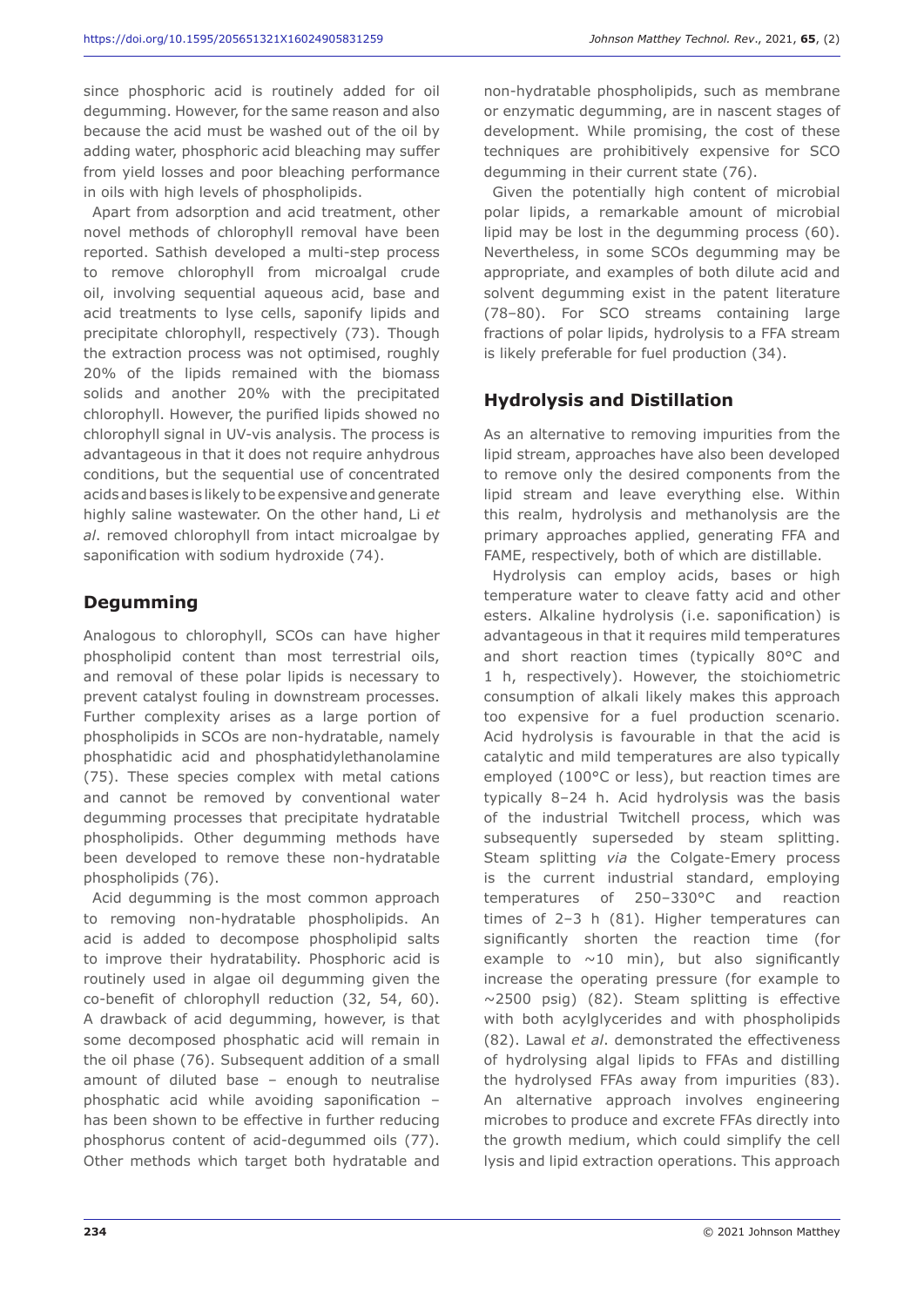was recently demonstrated in the cyanobacteria *Synechocystis* sp. PCC6803 (45).

Alternatively, microbial lipids can be converted to methyl esters, which facilitates distillation without vacuum. The (trans)esterification to methyl esters is widely used on a commercial scale to produce biodiesel, and occurs under similarly mild conditions as saponification. Murzin and coworkers demonstrated the effectiveness of this cleanup approach for removing impurities in algae oil (84–86). However, this approach suffers from two significant drawbacks, namely that it requires a dry feedstock and that it consumes methanol stoichiometrically. Drying of microbial biomass is much more energy intensive than drying terrestrial crops, and may be economically untenable for fuel production. Process engineering may make it feasible to recycle the methanol (or valorise it, for example in a methanol-to-gasoline-type process) though this has not been explored to our knowledge.

#### **Hydroprocessing of Single Cell Oils**

Several types of SCOs have been upgraded to hydrocarbon fuels with and without prior cleanup. Among these, algae oils are by far the most common. Hydroprocessing approaches and cleanup approaches for use on algae oils have varied significantly, though many employed techniques to specifically remove chlorophyll. Hydroprocessing of yeast oils, which do not contain chlorophyll but may contain sterols, has also been reported by a few researchers. Among other microbes, to our knowledge only lipids from the methanotrophic bacterium *Methylomicrobium buryatense* have been upgraded to hydrocarbons. A summary of SCO hydroprocessing literature is provided in **Table III**.

Lawal and coworkers explored deoxygenation of algae oils from *Nannochloropsis salina* and *Chlorella vulgaris* over platinum, rhodium and nickel-molybdenum-based catalysts (83, 87, 88). The oils were obtained from Valicor, which employed a thermochemical pretreatment of the algal biomass to render the lipids extractable (83, 106). Notably, this pretreatment reduced the amount of phosphorus and iron in the *Chlorella* oil by nearly 100%, while sulfur was only reduced by 30%. For the *N. salina* oil, however, the sulfur and phosphorus content remained relatively high at 2033 ppm and 246 ppm, respectively. Additionally, the *N. salina* oil contained only 47% material that could be identified as acylglycerides or FFAs (83, 87). Analysis showed that the oil had up to 0.8% chlorophyll, 0.5% carotenoids, 5% sterols, 1–5% mannitol and a large fraction of unsaponifiable matter that was not identified (83). While most reaction conditions explored showed significant catalyst deactivation within 7 h time on stream (TOS), Zhou and Lawal were able to find a set of conditions for both a  $NiMo/Al_2O_3$  and a Pt/A $1.02$  catalyst that did not show significant deactivation within this timeframe, and obtained hydrocarbon yields above 60 wt% (87, 88). The optimal conditions for the platinum and nickelmolybdenum catalyst were significantly different, underscoring the need for reaction engineering studies for each combination of catalyst and oil.

Crocker and co-workers explored deoxygenation of algae oils from *Scenedesmus acutus* grown on power plant flue gas as a carbon source using nickel-based catalysts (71, 89–91). While the focus of these experiments was generally on model compounds, all of the catalysts employed with algae oils (Ni/Al<sub>2</sub>O<sub>3</sub>, Ni-Al layered double hydroxide and Ni-Cu/Al<sub>2</sub>O<sub>3</sub>) deactivated faster with the algae oils (within 4 h TOS) than with vegetable oils or model compounds such as triolein, despite the fact that the oil concentration was only 1.3 wt% in a dodecane solvent. The fast deactivation may have been in part due to the low temperature employed (260°C). In particular, the Ni-Al layered double hydroxide catalyst showed significantly less deactivation at 300°C. The faster deactivation with algae oils is also notable in light of the cleanup procedures employed: the lipids were purified by column chromatography using either K10 montmorillonite clay or activated carbon with silica gel, which was effective at removing chlorophyll and other pigments, magnesium and phosphorus. K10 montmorillonite appeared to be a more effective adsorbent than activated carbon, resulting in a greater fraction of products in the diesel range. The authors hypothesised that several unquantified components in the algae oil, including FFAs, polar lipids, sterols or fatty amides could be contributing to the deactivation (90). However, experiments with mixtures of model TAGs and FFAs suggested FFAs were not the culprit (90). A more detailed analysis of impurities also suggested that the oil cleanup quantitatively removed phosphorus and magnesium, though a small amount of nitrogen remained (71). Santillan-Jimenez *et al*. (71) also noted that the residual extraction solvent (namely chloroform) was likely the source of chloride detected on the catalyst in post-reaction analysis (71), underscoring the observation that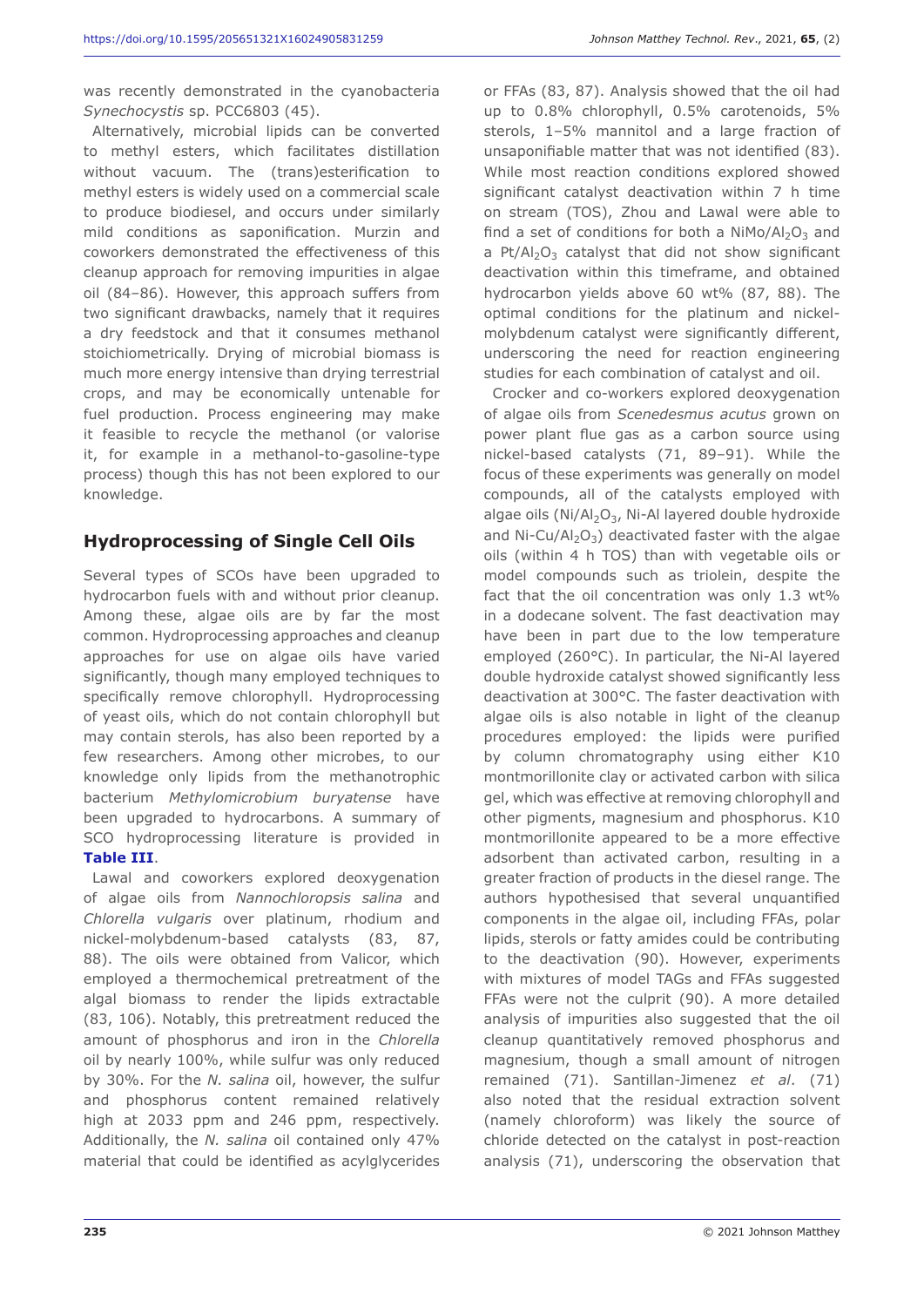| <b>Table III</b> |                                     | Summary of Single Cell Oil Hydroprocessing Reports |                                                                                      |                                                                                                                          |                                                                            |                                                                                                                                                                                                                                                               |                             |                                   |                  |
|------------------|-------------------------------------|----------------------------------------------------|--------------------------------------------------------------------------------------|--------------------------------------------------------------------------------------------------------------------------|----------------------------------------------------------------------------|---------------------------------------------------------------------------------------------------------------------------------------------------------------------------------------------------------------------------------------------------------------|-----------------------------|-----------------------------------|------------------|
| Reference        | <b>SCO type</b>                     | Oil recovery                                       | qın<br>Oil clean                                                                     | Deoxygenation                                                                                                            |                                                                            |                                                                                                                                                                                                                                                               | Hydroisomerisation          |                                   |                  |
| (87)             | Nannochloropsis<br>Algae,<br>salina | Obtained from<br>Valicor                           | 1 mm filtration                                                                      | n-C <sub>12</sub> H <sub>24</sub> , 280-<br>360°C, 300-500<br>1.3 wt% oil in<br>Conditions<br>psig H <sub>2</sub> , flow | Catalyst<br>NiMo/<br>$Al_2O_3$                                             | 63 wt% hydrocarbon<br>Results<br>yield                                                                                                                                                                                                                        | Conditions<br>$\frac{4}{2}$ | Catalyst Results<br>$\frac{4}{2}$ | $\frac{4}{2}$    |
| (88)             | Nannochloropsis<br>Algae,<br>salina | Obtained from<br>Valicor                           | 1 mm filtration                                                                      | 300-500 psig<br>in n-C <sub>12</sub> H <sub>24</sub> ,<br>280-360°C,<br>1.3 wt% oil<br>$H_2$ , flow                      | $Rh/A\bar{l}_2O_3$<br>$Pt/Al_2O_3$<br>NiMo/<br>$\mathsf{Al}_2\mathsf{O}_3$ | yield (Pt/Al <sub>2</sub> O <sub>3</sub> ), 56%<br>76 wt% hydrocarbon<br>$(Rh/AI_2O_3)$ , 63 wt%<br>hydrocarbon yield<br>hydrocarbon yield<br>(NIMO/A1, O <sub>3</sub> )                                                                                      | $\sum_{i=1}^{n}$            | $\frac{4}{2}$                     | $\sum_{i=1}^{n}$ |
| (71)             | Scenedesmus<br>acutus<br>Algae,     | Dyer extraction<br>Modified Bligh-                 | clay or activated<br>chromatography<br>montmorillonite<br>carbon in<br>column<br>K10 | 580 psig H <sub>2</sub> ,<br>in n-C <sub>12</sub> H <sub>24</sub> ,<br>260-300°C<br>1.3 wt% oil<br>flow                  | hydroxide<br>layered<br>double<br>Ni-Al                                    | conversion remained<br>TOS at 260°C, while<br>through 4 h TOS at<br>Hydrocarbon yields<br>not quantified, but<br>h TOS, decreasing<br>to 65–70% at 4 h<br>hydrocarbons at 1<br>GCMS suggested<br>nearly complete<br>nearly complete<br>conversion to<br>300°C | $\frac{1}{2}$               | $\frac{4}{2}$                     | $\frac{4}{2}$    |
| (89)             | Scenedesmus<br>acutus<br>Algae,     | Dyer extraction<br>Modified Bligh-                 | chromatography<br>gel in column<br>ГG<br>С<br>carbon, sil<br>Activated               | in dodecane,<br>psig H <sub>2</sub> , flow<br>260°C, 580<br>1.3 wt% oil                                                  | $Ni/Al_2O_3$<br>Ni-Cu/<br>$Al_2O_3$                                        | at 1 h TOS. Catalyst<br>Hydrocarbon yields<br>not quantified, but<br>with algae oil than<br>deactivated faster<br>hydrocarbon even<br>GCMS suggested<br>conversion to<br>with triolein<br>incomplete                                                          | $\frac{4}{2}$               | $\frac{1}{2}$                     | $\frac{4}{2}$    |
| (90)             | Scenedesmus<br>acutus<br>Algae,     | Dyer extraction<br>Modified Bligh-                 | chromatography<br>montmorillonite<br>clay in column<br>K10                           | in dodecane,<br>psig $H_2$ , flow<br>300°C, 580<br>1.3 wt% oil                                                           | hydroxide<br>layered<br>double<br>Ni-Al                                    | 73% selectivity to<br>95% conversion,<br>$C10-C17$                                                                                                                                                                                                            | $\leq$                      | $\frac{4}{2}$                     | $\leq$           |
| (91)             | Scenedesmus<br>acutus<br>Algae,     | Dyer extraction<br>Modified Bligh-                 | chromatography<br>montmorillonite<br>clay in column<br>K10                           | in dodecane,<br>psig H <sub>2</sub> , flow<br>260°C, 580<br>1.3 wt% oil                                                  | hydroxide<br>layered<br>double<br>Ni-Al                                    | 55-65% hydrocarbon<br>yield but increasing<br>in product mixture,<br>lower hydrocarbon<br>selectivity with<br>increasing TOS<br>diesel-range                                                                                                                  | $\leq$                      | $\leq$                            | $\frac{4}{2}$    |
|                  |                                     |                                                    |                                                                                      |                                                                                                                          |                                                                            |                                                                                                                                                                                                                                                               |                             |                                   | (Continued)      |

**236** © 2021 Johnson Matthey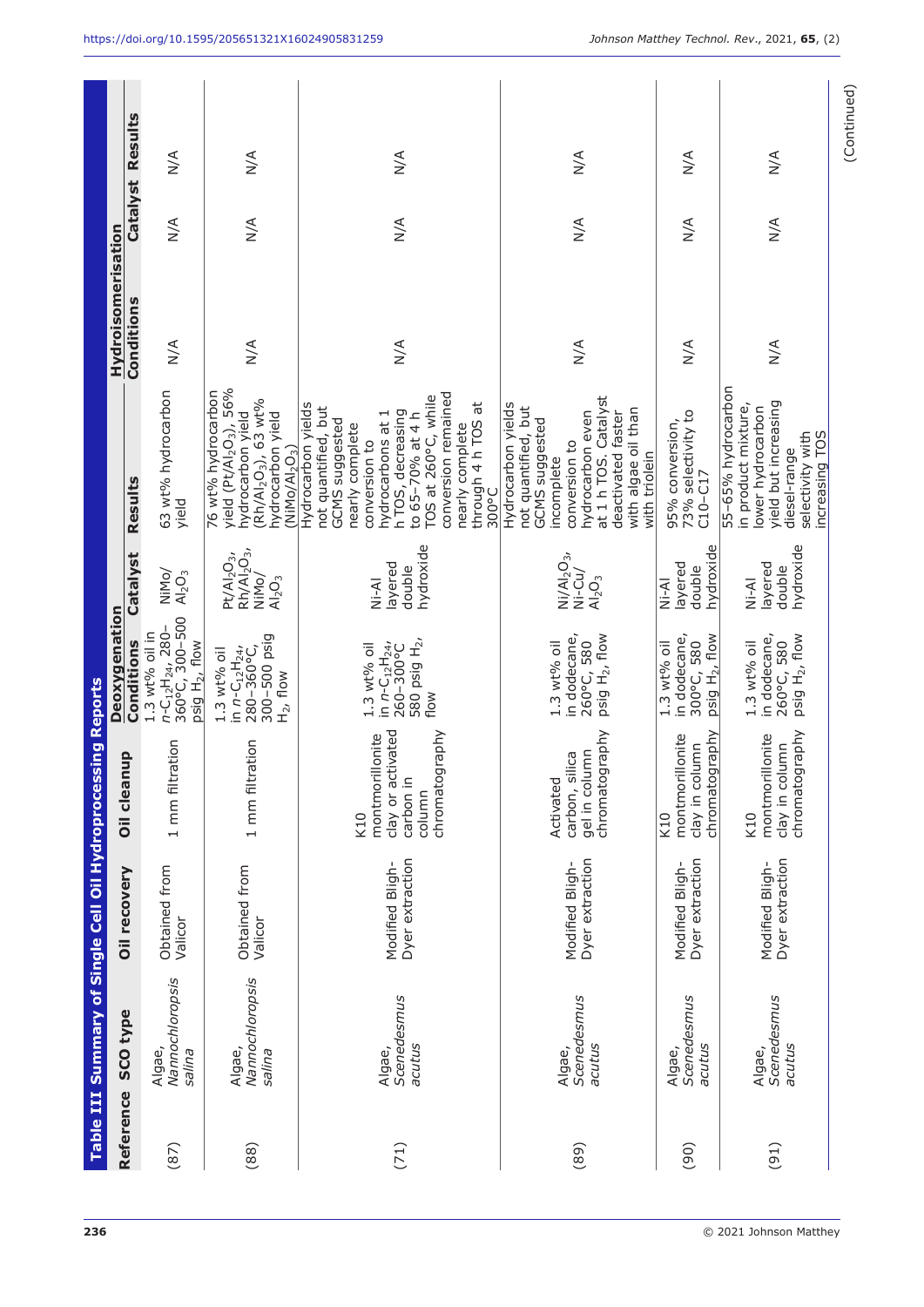|           | Table III (Continued)           |                                                             |                                                                                        |                                                                             |                                                                                |                                                                                                                                                                 |                                                                          |                                 |                                                                                                                          |
|-----------|---------------------------------|-------------------------------------------------------------|----------------------------------------------------------------------------------------|-----------------------------------------------------------------------------|--------------------------------------------------------------------------------|-----------------------------------------------------------------------------------------------------------------------------------------------------------------|--------------------------------------------------------------------------|---------------------------------|--------------------------------------------------------------------------------------------------------------------------|
| Reference | <b>SCO type</b>                 | Oil recovery                                                | Oil cleanup                                                                            | Deoxygenation                                                               |                                                                                |                                                                                                                                                                 | Hydroisomerisation                                                       |                                 |                                                                                                                          |
|           |                                 |                                                             |                                                                                        | Conditions                                                                  | Catalyst                                                                       | Results                                                                                                                                                         | Conditions                                                               | Catalyst                        | Results                                                                                                                  |
| (92)      | Algae, not<br>specified         | Verfahrenstechnik None<br>Schwedt GmbH<br>Obtained from     |                                                                                        | in dodecane,<br>psig H <sub>2</sub> , flow<br>260°C, 580<br>1.3 wt% oil     | Ni/HBEA<br>zeolite                                                             | yield, 60% n-C <sub>18</sub> yield<br>100% conversion,<br>78% hydrocarbon                                                                                       | $\leq$                                                                   | $\frac{4}{2}$                   | isooctadecane<br>yield in batch<br>$3.9 - 11%$<br>reactions<br>Noted                                                     |
| (93)      | Algae, not<br>specified         | Verfahrenstechnik<br>Schwedt GmbH<br>Obtained from          | None                                                                                   | in dodecane,<br>psig H <sub>2</sub> , flow<br>270°C, 580<br>1.3 wt% oil     | Ni/ZrO <sub>2</sub>                                                            | yield, $70%$ $n$ -C <sub>17</sub> yield<br>100% conversion,<br>75% hydrocarbon                                                                                  | $\leq$                                                                   | $\leq$                          | Noted modest<br>did not report<br>isomerisation<br>isomer yields<br>activity, but                                        |
| (94)      | Algae, not<br>specified         | Verfahrenstechnik None<br>Schwedt GmbH<br>Obtained from     |                                                                                        | psig H <sub>2</sub> , batch<br>ml dodecane,<br>1 g oil in 100<br>260°C, 580 | Ni/HBEA<br>zeolite                                                             | yield, 40-43% n-C <sub>18</sub><br>yield, 25-27% n-C <sub>17</sub><br>100% conversion,<br>79% hydrocarbon<br>vield                                              | $\frac{4}{2}$                                                            | $\leq$                          | isooctadecane<br>$2 - 3%$<br>yield                                                                                       |
| (95)      | Algae, Chlorella<br>sp.         | Supercritical<br>hexane                                     | None                                                                                   | psig H <sub>2</sub> , batch<br>ml dodecane,<br>1 g oil in 100<br>300°C, 440 | Mo <sub>2</sub> N/MoO <sub>2</sub><br>Ni/SiO <sub>2</sub><br>zeolite,<br>Ni/HY | 4-7% hydrocarbon<br>32-49% FFA yield,<br>yield                                                                                                                  | $\frac{4}{\sqrt{2}}$                                                     | $\frac{4}{2}$                   | $\frac{1}{2}$                                                                                                            |
| (96)      | Algae, Chlorella<br>Sp.         | Supercritical<br>hexane                                     | None                                                                                   | psig H <sub>2</sub> , batch<br>ml dodecane,<br>1 g oil in 100<br>300°C, 440 | Ni/SiO <sub>2</sub>                                                            | 15% conversion, 6%<br>hydrocarbon yield,<br>42% FFA yield                                                                                                       | $\frac{4}{2}$                                                            | $\leq$                          | $\frac{4}{2}$                                                                                                            |
| (72)      | Scenedesmus<br>acutus<br>Algae, | liquid extraction<br>pretreatment,<br>hexane liquid<br>Acid | chromatography,<br>H <sub>3</sub> PO <sub>4</sub> bleaching<br>in column<br>Silica gel | hexane, 450°C,<br>1300 psig H <sub>2</sub><br>25 wt% oil in<br>flow         | Pd/C                                                                           | hydrocarbon yield,<br>$15 - 17% C4-C11$<br>73-74% liquid<br>82-85% C <sub>12+</sub>                                                                             | hydrodeoxygenation<br>product, 350°C, 500<br>psig H <sub>2</sub><br>Neat | SAPO-<br>Þt/<br>$\overline{11}$ | 77-81% liquid<br>$\leq$ CP $\leq$ -21°C<br>hydrocarbon<br>content, -12<br>50% isomer<br>yield, 30-                       |
| (97)      | Scenedesmus<br>acutus<br>Algae, | liquid extraction<br>pretreatment,<br>hexane liquid<br>Acid | chromatography,<br>H <sub>3</sub> PO <sub>4</sub> bleaching<br>in column<br>Silica gel | hexane, 450°C,<br>1300 psig H <sub>2</sub> ,<br>25 wt% oil in<br>flow       | Pd/C                                                                           | hydrocarbon yield,<br>21% C <sub>4</sub> -C <sub>11</sub><br>69% liquid<br>79% C <sub>12+</sub>                                                                 | hydrodeoxygenation<br>product, 350°C, 500<br>psig H <sub>2</sub><br>Neat | SAPO-<br>ÞĘ<br>11               | point = $-3.5$ °C<br>content, cloud<br>hydrocarbon<br>yield, 32%<br>69% liquid<br>isoparaffin                            |
| (98)      | Algae, not<br>specified         | Obtained from<br>Phycal                                     | None                                                                                   | Neat oil, 350°C,<br>800 psig H <sub>2</sub><br>flow                         | Pd/C, Pt/<br>Al <sub>2</sub> O <sub>3</sub>                                    | 85% of liquid product<br>pass), polishing with<br>stream as n-alkanes<br>residual oxygenates<br>Pt/Al <sub>2</sub> O <sub>3</sub> converted<br>(95% with second | product, 350°C, 800<br>hydrodeoxygenation<br>psig H <sub>2</sub><br>Neat | <b>Pt/USY</b>                   | liquid at -20°C<br>isomerisation<br>product that<br>conversion,<br>resulted in<br>dewaxing<br>remained<br>solvent<br>50% |
|           |                                 |                                                             |                                                                                        |                                                                             |                                                                                |                                                                                                                                                                 |                                                                          |                                 | (Continued)                                                                                                              |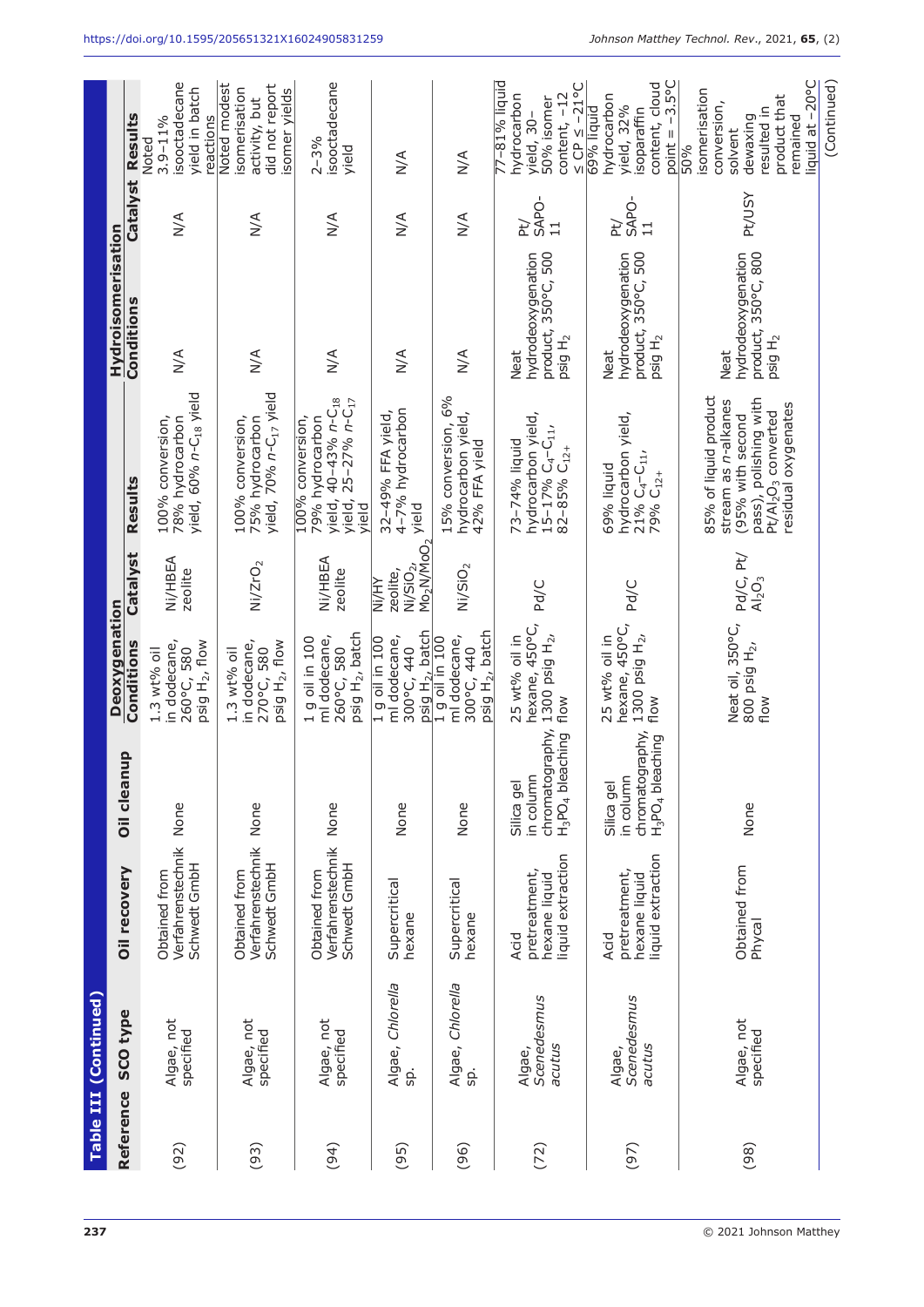|       | Table III (Continued)                       |                                                                      |                                                                                                         |                                                                                                          |                            |                                                                                                                                                                     |                                                  |                   |                                                                                                                |
|-------|---------------------------------------------|----------------------------------------------------------------------|---------------------------------------------------------------------------------------------------------|----------------------------------------------------------------------------------------------------------|----------------------------|---------------------------------------------------------------------------------------------------------------------------------------------------------------------|--------------------------------------------------|-------------------|----------------------------------------------------------------------------------------------------------------|
|       | Reference SCO type                          | Oil recovery                                                         | <b>Oil cleanup</b>                                                                                      | Deoxygenation                                                                                            |                            |                                                                                                                                                                     | Hydroisomerisation                               |                   |                                                                                                                |
|       |                                             |                                                                      |                                                                                                         | Conditions<br>Neat oil or 5                                                                              | Catalyst                   | Results                                                                                                                                                             | Conditions                                       | Catalyst Results  |                                                                                                                |
| (99)  | Algae, not<br>specified                     | Biotech Co Ltd<br>Obtained from<br>Xian Lyphar                       | None                                                                                                    | heptane, 260-<br>psig H <sub>2</sub> , batch<br>300°C, 580<br>vol% oil in                                | natural<br>$\sqrt{e}$<br>ò | of oil, 83-86% yield of<br>84-100% conversion<br>alkanes                                                                                                            | $\frac{1}{2}$                                    | $\frac{4}{2}$     | $\leq$                                                                                                         |
| (100) | Algae, Chlorella                            | Extraction with<br>$\mathsf{CH}_2\mathsf{Cl}_2$                      | None                                                                                                    | Oil in H <sub>2</sub> O (ratio<br>unspecified),<br>330-370°C,<br>batch                                   | Pt/C                       | but increase in heating<br>and highly isomerised<br>Yields not quantified,<br>products identified in<br>content of oil phase,<br>value and carbon<br>liquid product | $\frac{1}{2}$                                    | $\frac{4}{2}$     | $\frac{4}{\sqrt{2}}$                                                                                           |
| (101) | Algae, not<br>specified                     | Obtained from<br>Solix Biofuels                                      | None                                                                                                    | 10 mg oil in 10<br>psig H <sub>2</sub> , batch<br>ml hexanes,<br>290°C, 440                              | Fe/MSN                     | remaining FFAs all<br>33% unsaturated<br>67% conversion,<br>18% saturated<br>hydrocarbons,<br>16% alcohols,<br>hydrocarbons,<br>saturated                           | $\frac{1}{2}$                                    | $\frac{4}{2}$     | $\frac{1}{2}$                                                                                                  |
| (102) | <b>Scenedesmus</b><br>obliquus<br>Algae,    | CHCl <sub>2</sub> :methanol<br>Extraction with                       | None                                                                                                    | 290-350°C, 60<br>bar H <sub>2</sub> , batch<br>Neat oil,                                                 | NiMo/<br>$Al_2O_3$         | 84-87% liquid yields,<br>increasing selectivity<br>and catalyst loading<br>higher temperature<br>toward alkanes at                                                  | $\sum_{N}$                                       | $\frac{4}{2}$     | $\leq$                                                                                                         |
| (103) | Nannochloropsis<br>Algae,<br>SD.            | hexane extraction<br>homogenisation,<br>high pressure<br>Incubation, | None                                                                                                    | Neat oil, 300-<br>375°C, 50–120<br>bar H <sub>2</sub> , batch                                            | CoMoP/<br>$Al_2O_3$        | giving way to cracking<br>and polyaromatisation<br>>99% conversion, up<br>to 80% liquid yield,<br>at higher pressures                                               | $\frac{4}{2}$                                    | $\frac{4}{2}$     | $\frac{4}{\sqrt{2}}$                                                                                           |
| (104) | Algae, Dunaliella<br>sp.                    | Electroflocculation<br>and osmotic lysis,<br>self-separation         | hydrolysis<br>Hot water                                                                                 | Oil in dodecane,<br>300°C, 19 bar<br>6% H <sub>2</sub> , fed<br>batch                                    | Pd/C                       | 98% conversion to<br>n-alkanes                                                                                                                                      | $\frac{4}{2}$                                    | $\leq$            | $\frac{4}{2}$                                                                                                  |
| (105) | Cyanobacteria,<br>Synechocystis<br>PCC 6803 | solvent washing<br>Excreted FFAs,<br>recovered by<br>adsorbent       | activated carbon,<br>Recrystallisation,<br>chromatography<br>saponification,<br>phase liquid<br>reverse | 300°C, 15 bar<br>of $5%$ H <sub>2</sub> , fed<br>1.15 g oil<br>in $22.5g$<br>$n - C_{12}H_{24}$<br>batch | Pd/C                       | 32-88% alkane yield                                                                                                                                                 | 300°C, 500 psig<br>25 g n-alkane,<br>$\vec{\pm}$ | Pt/CaY<br>zeolite | isomerisation<br>isoparaffins,<br>conversion,<br>selectivity<br>$18 - 31%$<br>$92 - 95%$<br>20-36%<br>yield to |
|       |                                             |                                                                      |                                                                                                         |                                                                                                          |                            |                                                                                                                                                                     |                                                  |                   | (Continued)                                                                                                    |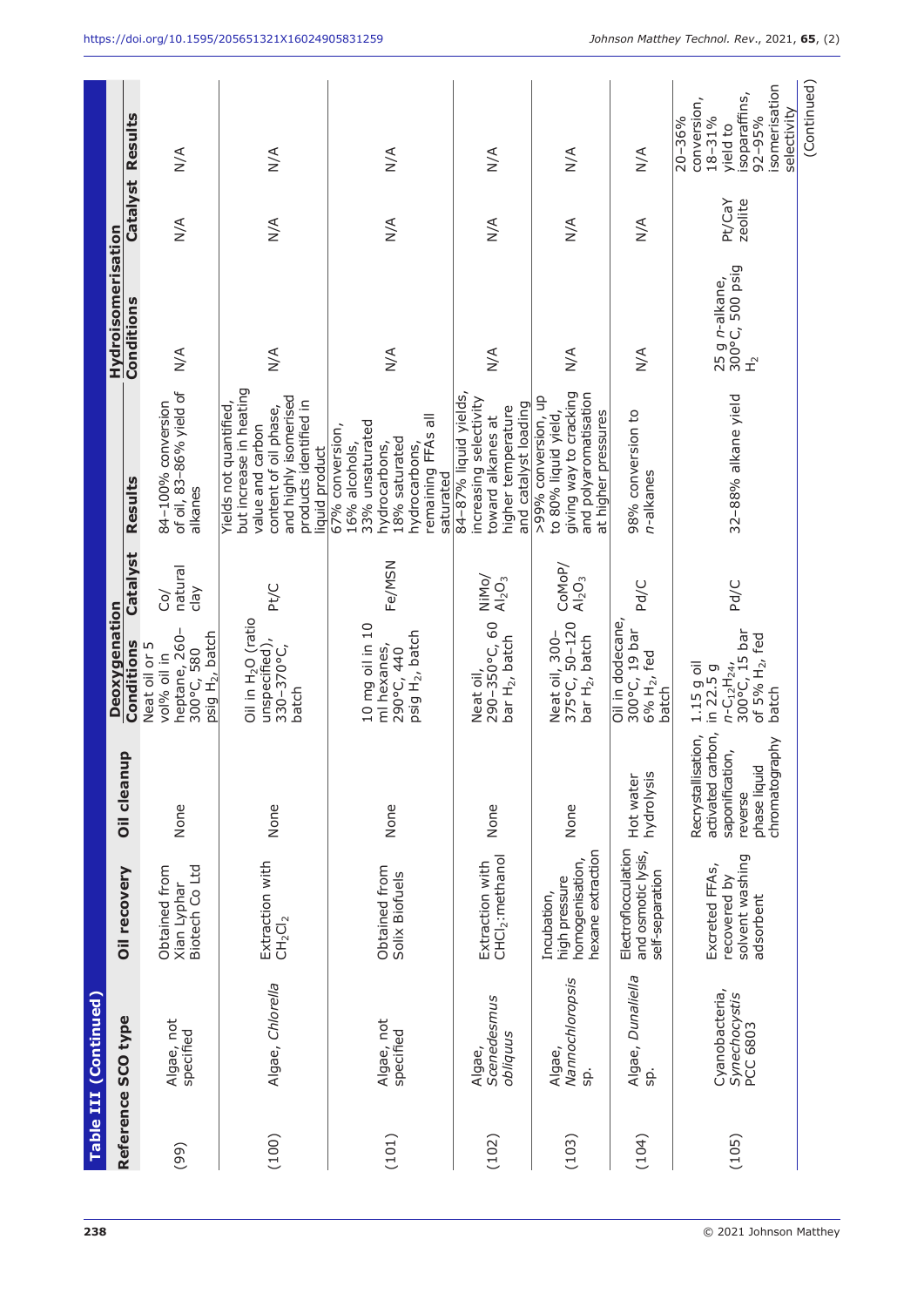|      | Table III (Continued)                                     |                                                            |                                                      |                                                                       |                     |                                                                                                                                                                               |                                                                          |                    |                                                                                                                                                                                                                                                                           |
|------|-----------------------------------------------------------|------------------------------------------------------------|------------------------------------------------------|-----------------------------------------------------------------------|---------------------|-------------------------------------------------------------------------------------------------------------------------------------------------------------------------------|--------------------------------------------------------------------------|--------------------|---------------------------------------------------------------------------------------------------------------------------------------------------------------------------------------------------------------------------------------------------------------------------|
|      |                                                           |                                                            | Oil cleanu                                           | Deoxygenation                                                         |                     |                                                                                                                                                                               | Hydroisomerisation                                                       |                    |                                                                                                                                                                                                                                                                           |
|      | Reference SCO type                                        | Oil recovery                                               |                                                      | <b>Conditions</b>                                                     | Catalyst            | Results                                                                                                                                                                       | Conditions                                                               |                    | Catalyst Results                                                                                                                                                                                                                                                          |
| (10) | Rhodosporidium<br>toruloides<br>Yeast,                    | iquid extraction<br>pretreatment,<br>hexane liquid<br>Acid | None                                                 | hexane, 450°C,<br>1300 psig H <sub>2</sub> ,<br>25 wt% oil in<br>flow | Pd/C                | hydrocarbons, 12%<br>C <sub>7</sub> -C <sub>11</sub> hydrocarbons,<br>80% liquid phase<br>yield, 60% C <sub>12</sub> -C <sub>20</sub><br>hydrocarbons<br>25% C <sub>20+</sub> | nydrodeoxygenation<br>product, 350°C, 500<br>psig H <sub>2</sub><br>Neat | Pt/<br>SAPO-<br>11 | $-14.5$ °C (after<br>cold filtration)<br>nydrocarbon,<br>nydrocarbon,<br>70% C <sub>12</sub> -C <sub>20</sub><br>hydrocarbon,<br>20% C <sub>7</sub> -C <sub>11</sub><br>hydrocarbon<br>cloud point<br>rield, 33%<br>68% liquid<br>isoparaffin<br>$796C_{20+}$<br>content, |
| (34) | Methylomicrobium pretreatment,<br>buryatense<br>Bacteria, | hexane extraction<br>Alkali-acid                           | pretreatment,<br>Alkali-acid<br>extraction<br>hexane | 25 ml decane,<br>360°C, 40 bar<br>$0.5$ ml oil in<br>$H_2$ , batch    | Pd/SiO <sub>2</sub> | 100% conversion,<br>C <sub>13</sub> -C <sub>17</sub> paraffins<br>$\sim$ 100% yield to                                                                                        | $\frac{4}{2}$                                                            | $\frac{4}{2}$      | $\frac{4}{2}$                                                                                                                                                                                                                                                             |
|      |                                                           |                                                            |                                                      |                                                                       |                     |                                                                                                                                                                               |                                                                          |                    |                                                                                                                                                                                                                                                                           |

the extraction protocol can impact downstream processes through routes other than influencing the types of lipids extracted.

Lercher and coworkers explored nickel-based catalysts for algae oil deoxygenation under similar conditions to those above (though also in batch mode), using commercial algae oil of an unspecified species (92–94). In these experiments, support acidity (HBEA zeolite or zirconia) was shown in mechanistic studies with model compounds to play a key role in the reaction kinetics, and the nickel particle size was also key to catalyst activity. The oil was not analysed for impurities (only fatty acid composition), but did not deactivate the catalysts for at least 72 h (for  $Ni/ZrO<sub>2</sub>$ ) (93) or 120 h (for Ni/HBEA) (92) TOS. Notably, some isoalkanes, which improve the cold flow properties of the diesel blendstock, were observed in the products due to the support acidity.

Nguyen *et al*. explored both nickel and molybdenum-based catalysts in deoxygenation of *Chlorella* algae oil extracted by supercritical hexane (95, 96). In these studies, the catalysts were rapidly deactivated (within 1 h) and produced less than 10% yield to hydrocarbons. In contrast, FFAs were the major product, with acylglycerides featured prominently as well. The authors noted that the crude extracted lipids comprised only around 50% fatty acids and 3–4% sterols, with the remainder unidentified (95). While low conversion of the FFA and acylglycerides was observed, no conversion of the sterols or steryl esters was found (96). Nguyen *et al*. also noted that while molybdenum nitride catalysts had much lower initial activity than nickel-based catalysts, the molybdenum nitride catalysts did not show as strong a deactivation as the nickel catalysts did (95). The low activity of the molybdenum nitride catalysts represents a significant challenge nonetheless. However, recovery of the lipids as methyl esters and purification over a bleaching clay produced a feedstock that could be readily converted over a Ni-HY zeolite catalyst (84–86). Interestingly, a Pd/C catalyst did not perform as well as the Ni-HY catalyst in deoxygenation of the purified methyl esters, possibly due to the lower acidity of the carbon support.

Researchers at NREL demonstrated both deoxygenation and hydroisomerisation of *Scenedesmus* algae oil recovered after acid pretreatment and hexane extraction (72, 97). Deoxygenation employed a Pd/C catalyst, while hydroisomerisation employed a Pt/SAPO-11 catalyst. Kruger *et al*. found that while relatively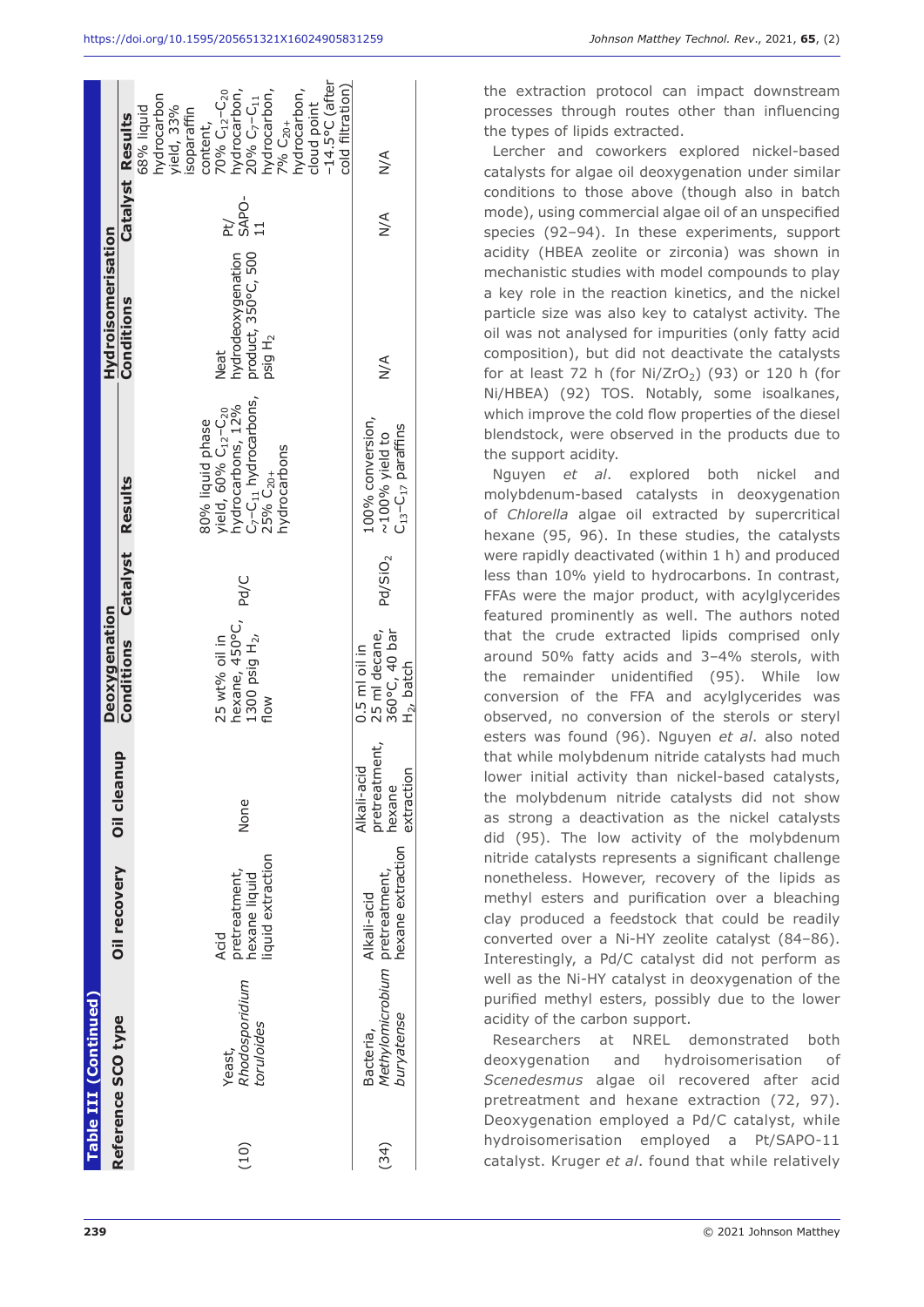severe temperature and pressure (450°C and 1300 psig) and dilution of the algae oil in a hexane solvent were required for complete conversion and stable performance of the Pd/C deoxygenation catalyst, bleaching the oils with either silica gel or with phosphoric acid did not improve the hydroisomerisation performance, at least through 10 h TOS (72). The deoxygenation step also resulted in significant denitrogenation as well. The severe conditions required for deoxygenation led to significant cracking and lower yields to diesel range products, but hydroisomerisation produced renewable diesel blendstocks with cloud points below –10°C (72). The latter step is important to demonstrate given the non-zero levels of residual nitrogen in the deoxygenated feedstock that could poison acidic isomerisation catalysts.

Robota *et al*. also employed a Pd/C catalyst for deoxygenation of a neat algae oil, and then hydroisomerised the resulting alkanes with a Pt/ USY zeolite catalyst (98). Despite the higher concentration of oil, less severe conditions were required for nearly complete conversion of the oil to alkanes than was observed by Kruger *et al*. (72), though a second pass and a polishing step to remove residual oxygenates were used to produce a clean alkane stream for hydroisomerisation. With the large-pore Pt/USY zeolite catalyst, isomerisation and cracking were competitive, resulting in a 40% or more mass loss to naphtha-range hydrocarbons. Though cloud points of the resulting products were not measured, solvent dewaxing yielded a product that remained liquid at –20°C.

Soni *et al*. (99) evaluated cobalt/natural clay catalysts for deoxygenation of a commercial algae oil, and achieved hydrocarbon yields around 85% after 8 h in a batch reactor at 580 psig hydrogen. This oil contained nearly 70% docosahexaenoic acid in its FFA profile, suggesting that the product alkanes would require some degree of cracking to serve as a diesel blendstock.

Fu *et al*. (100) demonstrated hydrogen-free decarboxylation of *Chlorella* oil at 330–370°C for 2 h in a batch reactor. The heating value and carbon content of the organic phase both increased and the organic product contained significantly isomerised compounds, though conversion, yield, oil characterisation and catalyst characterisation were not reported.

Kandel *et al*. (101) reported the conversion of an algae oil from Solix Biofuels into hydrocarbons using a nanoparticle iron catalyst supported on mesoporous silica. After 6 h at 290°C and 440 psig

hydrogen, 67% of the algae oil had been converted to both saturated and unsaturated alcohols and hydrocarbons. The authors noted that the presence of unsaturated compounds suggests hydrogen may have been limiting.

Tang *et al*. (102) evaluated deoxygenation of a *Scenedesmus* algae oil in a batch reactor over a  $NiMo/Al_2O_3$  catalyst. As the reaction temperature increased from 290°C to 350°C (and as catalyst loading increased from 0 wt% to 50 wt% of the oil), the product spectrum shifted from acids, esters and alcohols to paraffins, olefins, naphthenes and aromatics, with a small amount of isoparaffins also present. The authors used multiple solvent combinations to extract the lipids. Dichloromethane:methanol was the highest yielding solvent on a weight basis, but the primary components were sterols and tocopherols rather than acylglycerides and FFAs. Other solvents were lower yielding, but the extracts were also not analysed.

Poddar *et al*. deoxygenated *Nannochloropsis* lipids over a phosphorus-promoted  $CoMo/Al_2O_3$  catalyst, achieving nearly complete conversion to alkanes and nearly 80% yield to liquid-phase products in 6 h at 375°C and 50 bar hydrogen (103). The authors conducted a detailed kinetic analysis but did not report detailed product analysis or postreaction catalyst characterisation.

Wang *et al*. explored deoxygenation of a FFA stream derived from *Dunaliella* lipids (104). The lipids were hydrolysed in 250°C to release FFAs, which self-separated from the aqueous phase and were decarboxylated in fed-batch mode over a Pd/C catalyst. The catalyst maintained steady operation over 5 h of reaction, even with a hydrogen-poor headspace in the reactor.

Finally, Schulz *et al*. (105) deoxygenated *Synechocystis* (cyanobacteria) lipids over a Pd/C catalyst and isomerised the resulting alkanes over a Pt/CaY zeolite catalyst. The lipids were unique in that they were recovered in the form of excreted FFAs (mainly C12), adsorbed on and eluted from a resin. Once recovered, the lipids were also subjected to a number of cleanup protocols, including recrystallisation, activated carbon treatment, saponification and preparatory-scale liquid chromatography. These protocols had varying effectiveness in reducing sulfur and phosphorus contaminants in the oils (especially sulfur), which were reflected in varying performance of the Pd/C deoxygenation catalyst across FFA streams, giving 33–88% alkane yield depending on the stream. The two most promising streams gave relatively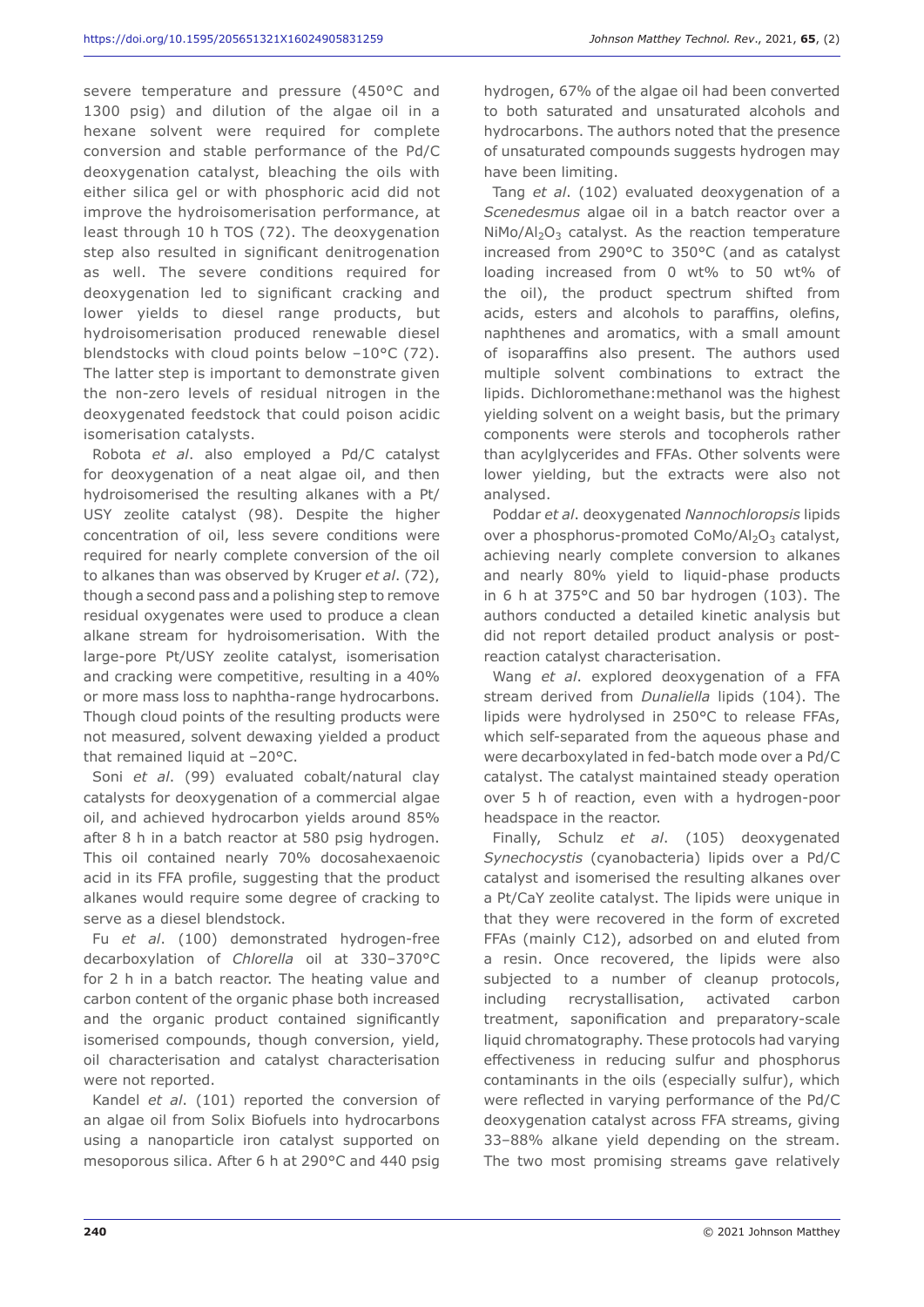low conversion, but high isomerisation selectivity over the Pt/CaY catalyst.

Aside from algae lipids, yeast lipids have also been evaluated for deoxygenation and hydroisomerisation. Sànchez i Nogué *et al*. (10) employed the same conditions as those used by Kruger *et al*. (72) and Knoshaug *et al*. (97) to deoxgygenate lipids from *Rhodosporidium toruloides* yeast. The yeast lipids produced a renewable diesel blendstock of similar quality as that from the algae oils. Process optimisation to determine if the yeast lipids could be satisfactorily converted under less severe conditions due to the lack of impurities such as chlorophyll was not conducted. The lipids were found to contain a small amount of steryl esters and a significant amount of polar lipids as well.

Chuck and coworkers have also evaluated conversion of yeast lipids to fuels, though not through conventional hydroprocessing approaches (107, 108). In these studies, the yeast lipids were either catalytically cracked (107) or metathesised with ethylene using a Hoveyda-Grubbs catalyst (108). Although the Pd/C cracking catalyst and reaction temperatures were similar to those used for deoxygenation by other researchers, the gas atmosphere was quite different. Interestingly, however, the catalytic cracking experiments were performed with a yeast lipid from *Metschkownia pulcherrima* that included 9 wt% sterols, and the authors inferred that the sterols can act as hydrogen donors as they undergo aromatisation at 350–400°C in an argon atmosphere, which improved the yield to linear alkanes from the triglyceride fraction.

Among other oleaginous microbes, the only report of hydroprocessing to our knowledge is that of Dong *et al*. (34), who converted polar lipids from *Methylomicrobium buryatense* to linear alkanes over a  $Pd/SiO<sub>2</sub>$  catalyst. The bacterial biomass was hydrolysed by a sequential alkaline-acid method that both ruptured the cell wall (rendering the lipids extractable) and cleaved the polar head groups off the predominantly polar lipids, producing a clean FFA stream for deoxygenation. The high degree of polar head group cleavage was confirmed by the presence of only 4 ppm phosphorus in the oil, though the oil contained sulfur, nitrogen, sodium and halogens in higher amounts. With a relatively high catalyst loading and deoxygenation in batch mode, full conversion to linear alkanes was achieved. The authors also noted that a preliminary catalyst screening with nickel- and copper-based catalysts confirmed the hypothesis

that these catalysts would be rapidly deactivated in the presence of phosphorus-containing feeds, while noble metals performed better.

#### **Summary and Outlook**

Several interesting themes emerge in lipid composition, cleanup and hydroprocessing of microbially-derived oils. First, the studies reporting the longest and most stable catalytic performance have used refined algae oils, for example from Phycal or Solix. Although the details of the refining process are not readily available, these processes appear to sufficiently clean the oils of catalystdeactivating impurities. In contrast, lipid streams extracted by researchers directly prior to catalytic processing have tended to deactivate catalysts more rapidly or perform more poorly, even when diluted by a factor of 100 into an inert solvent. Perhaps this is unsurprising given the differing descriptions of the oils' appearances, for example bright orange transparent liquid *vs*. dark brown semisolid. The situation is additionally confounded by the variety of techniques and solvents used to extract the lipids, which may co-extract different undesirable components. Hexane is the simplest solvent employed, but can result in low extraction yields and form emulsions with wet biomass. Alcohols, such as methanol and ethanol can be added to increase the extraction yields and minimise emulsions, but can also increase coextraction of impurities. Halogenated solvents can serve the same purpose as alcohols, but further confound the process by introducing additional heteroatoms (typically chloride from chloroform or dichloromethane) that can remain in the extract in trace amounts even after solvent removal.

Second, studies using noble metal catalysts have tended to report better performance than those using base metal catalysts. This is frequently true in other catalysis applications as well, wherein base metals such as nickel, molybdenum and copper are more prone to coking, oxidation by feedstock oxygen and poisoning by feedstock heteroatom impurities. Indeed, in the examples where microbial oils have been thoroughly characterised for heteroatom impurities, it is tempting to infer that supported noble metals may even be able to tolerate some degree of phosphorus, nitrogen and sulfur in the feedstock. However, times on stream in the literature reviewed here, less than 200 h TOS, have typically been too short to make a meaningful assessment. Nevertheless, while noble metals are frequently avoided due to the high cost, there may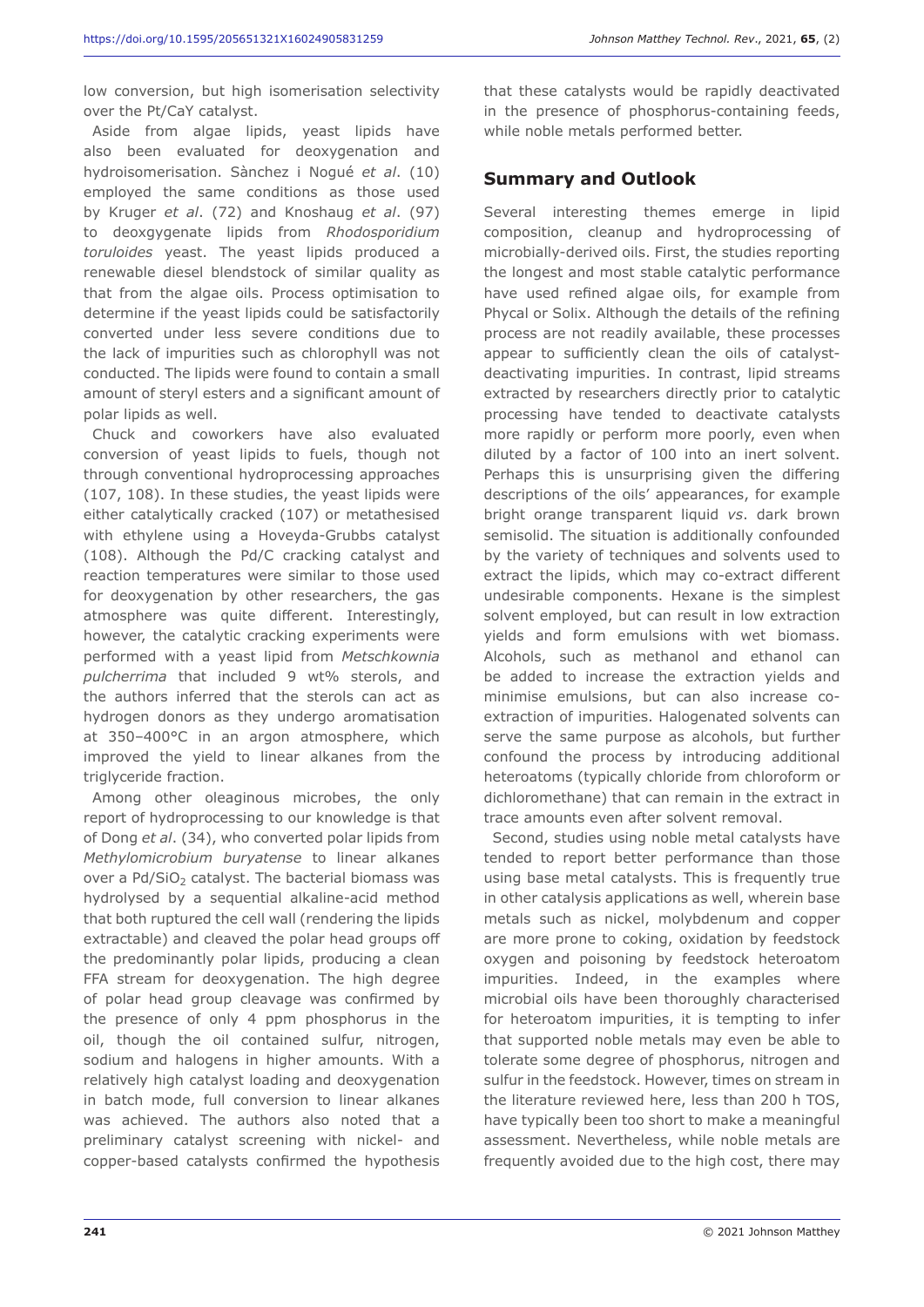be environmental advantages (at least for metals such as ruthenium and platinum) (109), and some of the cost can be recouped by regeneration and recycling of the spent catalysts (110). It is worth noting that industrial processes producing green diesel fuels from vegetable oils, such as Honeywell-UOP's Ecofining, Neste's NExBTL, Axens' Vegan and Renewable Energy Group's Bio-Synfining processes employ nickel-molybdenum or cobalt-molybdenum sulfide catalysts similar to those used in petroleum refining (111). These catalysts tend to favour hydrodeoxygenation over decarbonylation or decarboxylation, which preserves carbon in the product, but also consumes more hydrogen in the process. At least one evaluation of the tradeoffs between carbon yield and hydrogen consumption concluded that decarboxylation would be economically favourable, provided that hydrogen consumption through subsequent methanation and reverse water-gas shift reactions is not significant (112). On the other hand, the deployment of largescale wind and solar power has at times resulted in excess power production and low-cost electricity that can be used for water electrolysis to produce inexpensive hydrogen. Nickel-molybdenum catalysts are also frequently employed for hydrodesulfurisation and hydrodenitrogenation, which may indicate a higher level of robustness to heteroatoms than other types of catalysts. In particular, nickel-molybdenum catalysts typically require a co-fed source of sulfur, often hydrogen sulfide or dimethyl disulfide, to mitigate conversion of the active sulfide phase to a less-active oxide. Concomitantly, these catalysts tend to leach sulfur into the product (21), which may inhibit the ability of these catalysts to meet increasingly stringent sulfur limits in fuels. It is unknown whether the sulfur-containing species in microbial oils can satisfy this requirement of nickel-molybdenum catalysts.

Third, lipid stream cleanup by a number of approaches appears promising, but all of the techniques have some drawbacks and only a few can be reasonably expected to apply universally across microbial lipids. Saponification of the lipid stream to FFA followed by distillation is perhaps the most robust as it should be effective even with lipid feeds containing high levels of polar lipids, sterols, chlorophyll and metals. However, the distillation step is energy intensive compared to most of the other bleaching methods and the cost of the alkali is high. Methyl esterification and distillation should be similarly effective, but the methanol would need to be recovered for high material and economic efficiency, or else recovered as methane after hydrotreating. Degumming (precipitation of phospholipids) and phosphoric acid bleaching can work well for lipid streams that are low in polar lipids, but would suffer from significant yield losses otherwise, and the phosphoric acid must be thoroughly washed out of the cleaned lipid stream to avoid contamination from the bleaching agent. In lipid streams with high polar lipid content, hydrolysis to FFAs may prove more economical. Adsorption on a polar material such as silica, bleaching clay or activated carbon appear effective for some target impurities (for example chlorophyll and some metals), but similar to degumming, may result in unacceptable yield losses for lipid streams that contain large amounts of polar lipids. Additionally, post-adsorption oils have still tended to deactivate the catalysts. Interestingly, even when chlorophyll is removed to below detection limit, some nitrogen frequently remains in the oils, likely in the form of hydrophobic protein. There is thus a clear need for both fundamental science and process development on this topic.

Looking forward, converting microbial lipids to fuels is a promising approach to displace conventional fossil fuels, especially for diesel and jet fuels which share the same carbon number range as the microbial lipids. While previous research has focused primarily on algae lipids, the advent of third generation cellulosic sugars may spur further development of heterotrophic oleaginous microbes as well. Finally, to best allow for economicallyviable biofuels production from SCOs, it is critical to design an integrated process, in which certain complementary units can be intensified to maximise the yield of high quality products for a given step. For example, the lipid hydrolysis step can be integrated with the biomass pretreatment or cell wall rupture step to simultaneously rupture the cell walls for bulk oil extraction and liberate FFA from polar lipids. In addition, the selectivity of the extraction solvent should be carefully considered to increase extraction of fatty acids while reducing the co-extraction of impurities. With these considerations, SCOs are poised to make a significant impact in sustainable fuel production.

#### **Acknowledgements**

This work was by the National Renewable Energy Laboratory and financially supported by the US Department of Energy under Contract No. DE-AC36-08GO28308 with the National Renewable Energy Laboratory, as part of the DOE Office of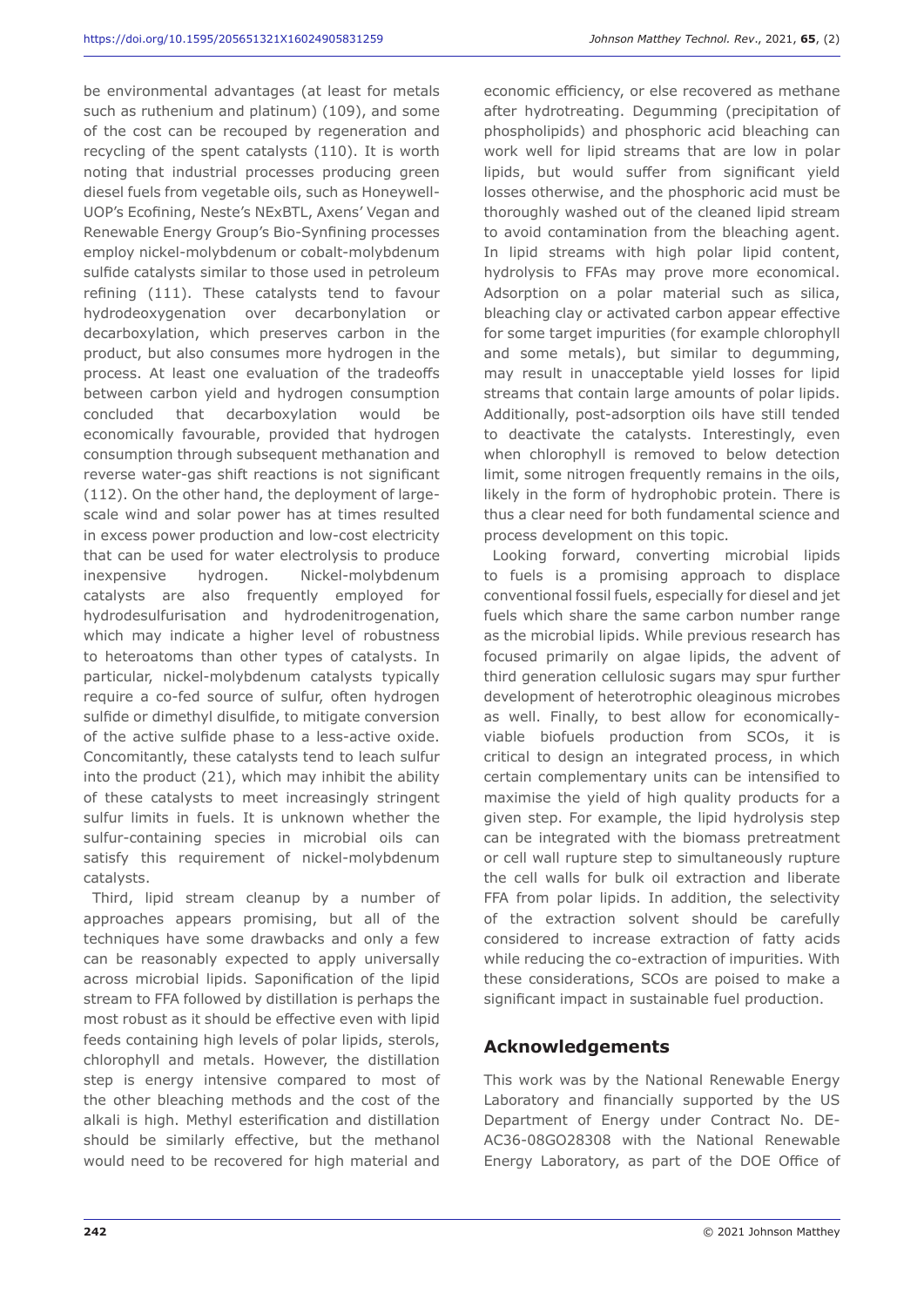Energy Efficiency and Renewable Energy, Bioenergy Technologies Office. The views expressed in the article do not necessarily represent the views of the DOE or the US Government. The US Government retains and the publisher, by accepting the article for publication, acknowledges that the US Government retains a nonexclusive, paid-up, irrevocable, worldwide license to publish or reproduce the published form of this work, or allow others to do so, for US Government purposes.

## **References**

- 1. E. J. Martínez, V. Raghavan, F. González-Andrés and X. Gómez, *Int. J. Mol. Sci.*, 2015, **16**, (5), 9385
- 2. R. Halim, M. K. Danquah and P. A. Webley, *Biotechnol. Adv.*, 2012, **30**, (3), 709
- 3. R. Subramaniam, S. Dufreche, M. Zappi and R. Bajpai, *J. Ind. Microbiol. Biotechnol.*, 2010, **37**, (12), 1271
- 4. L. Brennan and P. Owende, *Renew. Sustain. Energy Rev.*, 2010, **14**, (2), 557
- 5. E. Tapia V, A. Anschau, A. L. V. Coradini, T. T Franco and A. Deckmann, *AMB Express*, 2012, **2**, 64
- 6. M. Thiru, S. Sankh and V. Rangaswamy, *Bioresour. Technol.*, 2011, **102**, (22), 10436
- 7. S. Qadeer, A. Khalid, S. Mahmood, M. Anjum and Z. Ahmad, *J. Clean. Prod.*, 2017, **168**, 917
- 8. A. Patel, D. Karageorgou, E. Rova, P. Katapodis, U. Rova, P. Christakopoulos and L. Matsakas, *Microorganisms*, 2020, **8**, (3), 434
- 9. I. R. Sitepu, L. A. Garay, R. Sestric, D. Levin, D. E. Block, J. B. German and K. L. Boundy-Mills, *Biotechnol. Adv.*, 2014, **32**, (7), 1336
- 10. V. Sànchez i Nogué, B. A. Black, J. S. Kruger, C. A. Singer, K. J. Ramirez, M. L. Reed, N. S. Cleveland, E. R. Singer, X. Yi, R. Y. Yeap, J. G. Linger and G. T. Beckham, *Green Chem.*, 2018, **20**, (18), 4349
- 11. M.-H. Liang and J.-G. Jiang, *Prog. Lipid Res.*, 2013, **52**, (4), 395
- 12. L. R. Kumar, R. Kaur, S. K. Yellapu, X. Zhang and R. D. Tyagi, 'Biodiesel Production From Oleaginous Microorganisms With Wastes as Raw Materials', in "Biofuels: Alternative Feedstocks and Conversion Processes for the Production of Liquid and Gaseous Biofuels", 2nd Edn., eds. A. Pandey, C. Larroche, C.-G. Dussap, E. Gnansounou, S. K. Khanal and S. Ricke, ch. 32, Elsevier Inc, San Diego, USA, 2019, pp. 661–690
- 13. C. Zhao, T. Brück and J. A. Lercher, *Green Chem.*, 2013, **15**, (7), 1720
- 14. T. Marker, J. Petri, T. Kalnes, M. McCall,

D. Mackowiak, B. Jerosky, B. Reagan, L. Nemeth, M. Krawczyk, S. Czerni, D. Elliott and D. Shonnard, "Opportunities for Biorenewables in Oil Refineries: Final Technical Report", DOE Award No. DE-FG36-05GO15085, UOP LLC, Des Plaines, USA, 2005, 60 pp

- 15. Y. Liu, R. Sotelo-Boyás, K. Murata, T. Minowa and K. Sakanishi, *Energy Fuels*, 2011, **25**, (10), 4675
- 16. M. C. Vásquez, E. E. Silva and E. F. Castillo, *Biomass Bioenergy*, 2017, **105**, 197
- 17. R. Sotelo-Boyás, F. Trejo-Zárraga and F. de Jesús Hernández-Loyo, 'Hydroconversion of Triglycerides into Green Liquid Fuels', in "Hydrogenation", ed. I. Karamé, ch. 8, InTechOpen Ltd, London, UK, 2012, pp 187– 216
- 18. P. Šimáček, D. Kubička, I. Kubičková, F. Homola, M. Pospíšil and J. Chudoba, *Fuel*, 2011, **90**, (7), 2473
- 19. I. Kubičková, M. Snåre, K. Eränen, P. Mäki-Arvela and D. Yu. Murzin, *Catal. Today*, 2005, **106**,  $(1-4), 197$
- 20. I. Kubičková and D. Kubička, *Waste Biomass Valoriz.*, 2010, **1**, (3), 293
- 21. D. Kubička and J. Horáček, *Appl. Catal. A: Gen.*, 2011, **394**, (1–2), 9
- 22. M. Toba, Y. Abe, H. Kuramochi, M. Osako, T. Mochizuki and Y. Yoshimura, *Catal. Today*, 2011, **164**, (1), 533
- 23. C. Wang, Z. Tian, L. Wang, R. Xu, Q. Liu, W. Qu, H. Ma and B. Wang, *ChemSusChem*, 2012, **5**, (10), 1974
- 24. C. Wang, Q. Liu, J. Song, W. Li, P. Li, R. Xu, H. Ma and Z. Tian, *Catal. Today*, 2014, **234**, 153
- 25. M. Rabaev, M. V. Landau, R. Vidruk-Nehemya, A. Goldbourt and M. Herskowitz, *J. Catal.*, 2015, **332**, 164
- 26. M. Rabaev, M. V Landau, R. Vidruk-Nehemya, V. Koukouliev, R. Zarchin and M. Herskowitz, *Fuel*, 2015, **161**, 287
- 27. M. Mohammad, T. K. Hari, Z. Yaakob, Y. C. Sharma and K. Sopian, *Renew. Sustain. Energy Rev.*, 2013, **22**, 121
- 28. C. Yang, R. Li, C. Cui, S. Liu, Q. Qiu, Y. Ding, Y. Wu and B. Zhang, *Green Chem.*, 2016, **18**, (13), 3684
- 29. M.-Y. Choo, L. E. Oi, P. L. Show, J.-S. Chang, T. C. Ling, E.-P. Ng, S. M. Phang and J. C. Juan, *J. Taiwan Inst. Chem. Eng.*, 2017, **79**, 116
- 30. X. Li, X. Luo, Y. Jin, J. Li, H. Zhang, A. Zhang and J. Xie, *Renew. Sustain. Energy Rev.*, 2018, **82**, (3), 3762
- 31. T. Dong, E. P. Knoshaug, P. T. Pienkos and L. M. L. Laurens, *Appl. Energy*, 2016, **177**, 879
- 32. J. S. Kruger, N. S. Cleveland, R. Y. Yeap,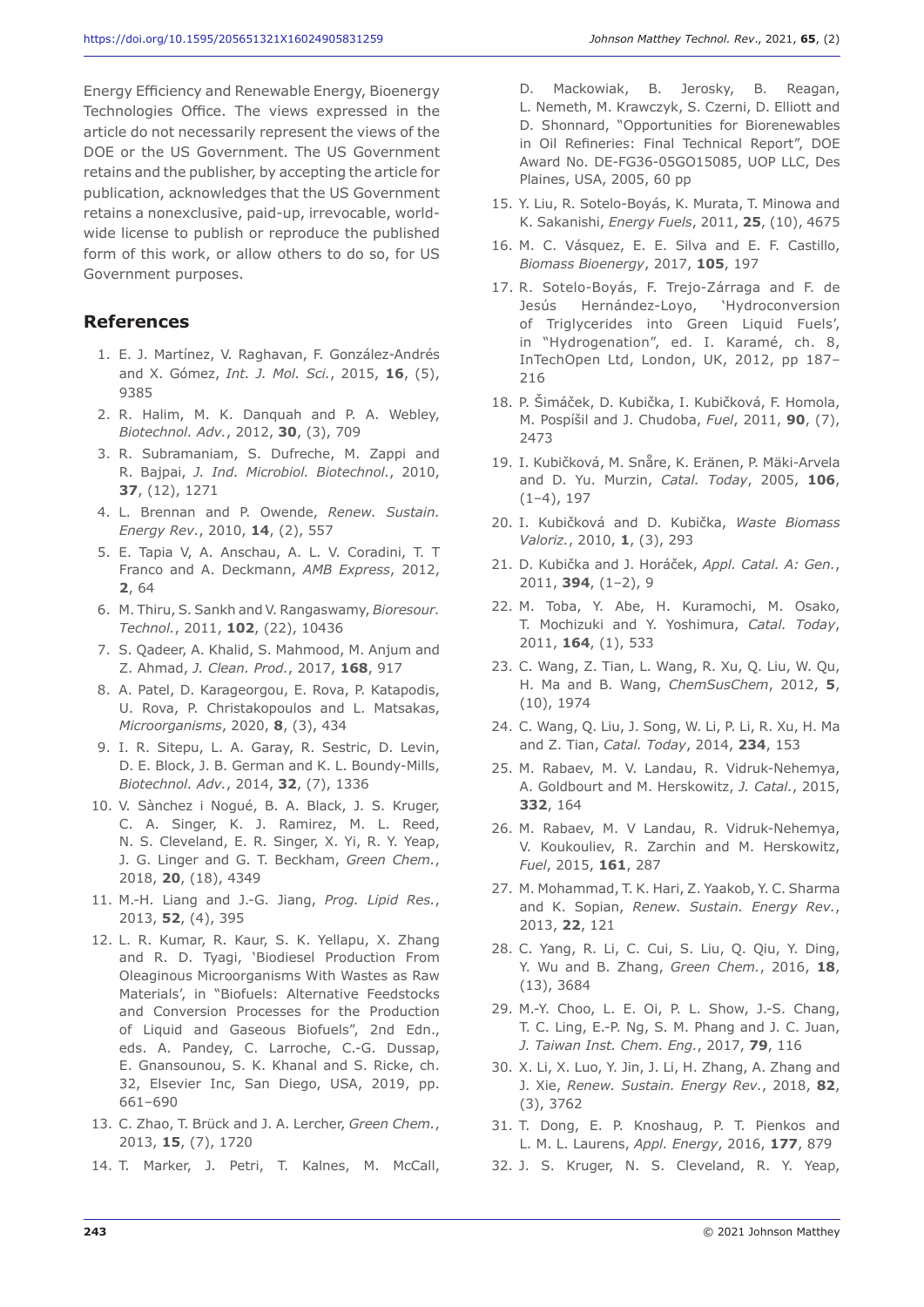T. Dong, K. J. Ramirez, N. J. Nagle, A. C. Lowell, G. T. Beckham, J. D. McMillan and M. J. Biddy, *ACS Sustain. Chem. Eng.*, 2018, **6**, (3), 2921

- 33. T. Dong, S. Van Wychen, N. Nagle, P. T. Pienkos and L. M. L. Laurens, *Algal Res.*, 2016, **18**, 69
- 34. T. Dong, Q. Fei, M. Genelot, H. Smith, L. M. L. Laurens, M. J. Watson and P. T. Pienkos, *Energy Convers. Manag.*, 2017, **140**, 62
- 35. E. Ryckebosch, K. Muylaert and I. Foubert, *J. Am. Oil Chem. Soc.*, 2012, **89**, (2), 189
- 36. E. Ryckebosch, C. Bruneel, R. Termote-Verhalle, K. Muylaert and I. Foubert, *Algal Res.*, 2014, **3**, 36
- 37. Y. Li, F. G. Naghdi, S. Garg, T. C. Adarme-Vega, K. J. Thurecht, W. A. Ghafor, S. Tannock and P. M. Schenk, *Microb. Cell Fact.*, 2014, **13**, 14
- 38. X. Ren, X. Zhao, F. Turcotte, J.-S. Deschênes, R. Tremblay and M. Jolicoeur, *Microb. Cell Fact.*, 2017, **16**, 26
- 39. L. M. Wendt, B. D. Wahlen, E. P. Knoshaug, N. J. Nagle, T. Dong, R. Spiller, B. Panczak, S. Van Wychen, T. A. Dempster, H. Gerken and P. T. Pienkos, *ACS Sustain. Chem. Eng.*, 2020, **8**, (35), 13310
- 40. E. Ryckebosch, S. P. C. Bermúdez, R. Termote-Verhalle, C. Bruneel, K. Muylaert, R. Parra-Saldivar and I. Foubert, *J. Appl. Phycol.*, 2013, **26**, (3), 1501
- 41. F. Thevenieau and J.-M. Nicaud, *OCL*, 2013, **20**, (6), D603
- 42. G. F. Ferreira, L. F. Ríos Pinto, R. M. Filho and L. V Fregolente, *Renew. Sustain. Energy Rev.*, 2019, **109**, 448
- 43. E. M. Fakhry and D. M. El Maghraby, *J. Water Resour. Prot.*, 2013, **05**, (09), 894
- 44. R. A. Ahmed, M. He, R. A. Aftab, S. Zheng, M. Nagi, R. Bakri and C. Wang, *Sci. Rep.*, 2017, **7**, 8118
- 45. X. Liu, J. Sheng and R. Curtiss, *Proc. Natl. Acad. Sci.*, 2011, **108**, (17), 6899
- 46. E. P. Knoshaug, S. Van Wychen, A. Singh and M. Zhang, *Biofuel Res. J.*, 2018, **5**, (2), 800
- 47. S. Santala, E. Efimova, V. Kivinen, A. Larjo, T. Aho, M. Karp and V. Santala, *Microb. Cell Fact.*, 2011, **10**, 36
- 48. R. Kalscheuer, T. Stöveken, U. Malkus, R. Reichelt, P. N. Golyshin, J. S. Sabirova, M. Ferrer, K. N. Timmis and A. Steinbüchel, *J. Bacteriol.*, 2007, **189**, (3), 918
- 49. I. Voss and A. Steinbüchel, *Appl. Microbiol. Biotechnol*., 2001, **55**, (5), 547
- 50. A. Arabolaza, E. Rodriguez, S. Altabe, H. Alvarez and H. Gramajo, *Appl. Environ. Microbiol.*, 2008, **74**, (9), 2573
- 51. G. Venkata Subhash and S. Venkata Mohan, *Bioresour. Technol.*, 2011, **102**, (19), 9286
- 52. H. Gema, A. Kavadia, D. Dimou, V. Tsagou,

M. Komaitis and G. Aggelis, *Appl. Microbiol. Biotechnol.*, 2002, **58**, (3), 303

- 53. S. U. Ahmed, S. K. Singh, A. Pandey, S. Kanjilal and R. B. N. Prasad, *Food Technol. Biotechnol*., 2006, **44**, (2), 283
- 54. A.-N. Vamvakaki, I. Kandarakis, S. Kaminarides, M. Komaitis and S. Papanikolaou, *Eng. Life Sci.*, 2010, **10**, (4), 348
- 55. J. Hussain, Z. Ruan, I. A. Nascimento, Y. Liu and W. Liao, *Bioresour. Technol.*, 2014, **169**, 768
- 56. E. Carota, S. Crognale, A. D'Annibale and M. Petruccioli, *Process Saf. Environ. Prot.*, 2018, **117**, 143
- 57. R. F. Wilson, 'Seed Composition', in "Soybeans: Improvement, Production, and Uses", eds. H. R. Boerma and J. E. Specht, 3rd Edn., ch. 13, Vol. 16, American Society of Agronomy, Inc, Crop Science Society of America, Inc, Soil Science Society of America Inc, Madison, USA, 2004, pp. 621–677
- 58. T. E. Clemente and E. B. Cahoon, *Plant Physiol.*, 2009, **151**, (3), 1030
- 59. D. Barrera-Arellano, A. P. Badan-Ribeiro and S. O. Serna-Saldivar, 'Corn Oil: Composition, Processing, and Utilization', in "Corn: Chemistry and Technology", 3rd Edn., ch. 21, Elsevier Inc, Cambridge, USA, 2019, pp. 593–613
- 60. L. Chen, T. Liu, W. Zhang, X. Chen and J. Wang, *Bioresour. Technol.*, 2012, **111**, 208
- 61. L. Yao, J. A. Gerde and T. Wang, *J. Am. Oil Chem. Soc.*, 2012, **89**, (12), 2279
- 62. E. H. Pryde, 'Composition of Soybean Oil', in "Handbook of Soy Oil Processing and Utilization", eds. D. R. Erikson, E. H. Pryde, O. L. Brekke, T. L. Mounts and R. A. Falb, Ch. 2, American Soybean Assoc, St. Louis, USA and American Oil Chemists Soc, Champaign, USA, 1980, pp. 13-31
- 63. T. Dong, D. Gao, C. Miao, X. Yu, C. Degan, M. Garcia-Pérez, B. Rasco, S. S. Sablani and S. Chen, *Energy Convers. Manag.*, 2015, **105**, 1389
- 64. A. de Jesus, A. V Zmozinski, J. A. Barbará, M. G. R. Vale and M. M. Silva, *Energy Fuels*, 2010, **24**, (3), 2109
- 65. W. Zschau, *Eur. J. Lipid Sci. Technol.*, 2001, **103**, (8), 505
- 66. F. Hussin, M. K. Aroua and W. M. A. W. Daud, *Chem. Eng. J.*, 2011, **170**, (1), 90
- 67. A. A. Aachary, J. Liang, A. Hydamaka, N. A. M. Eskin and U. Thiyam-Holländer, *LWT - Food Sci. Technol.*, 2016, **72**, 439
- 68. D. D. Brooks, S. A. Brophy and G. R. Goss, Oil-Dri Corporation of America, 'Oil Bleaching Method and Composition for Same', *US Patent* 1991; 5,004,570
- 69. V. Kuuluvainen, P. Mäki-Arvela, A.-R. Rautio,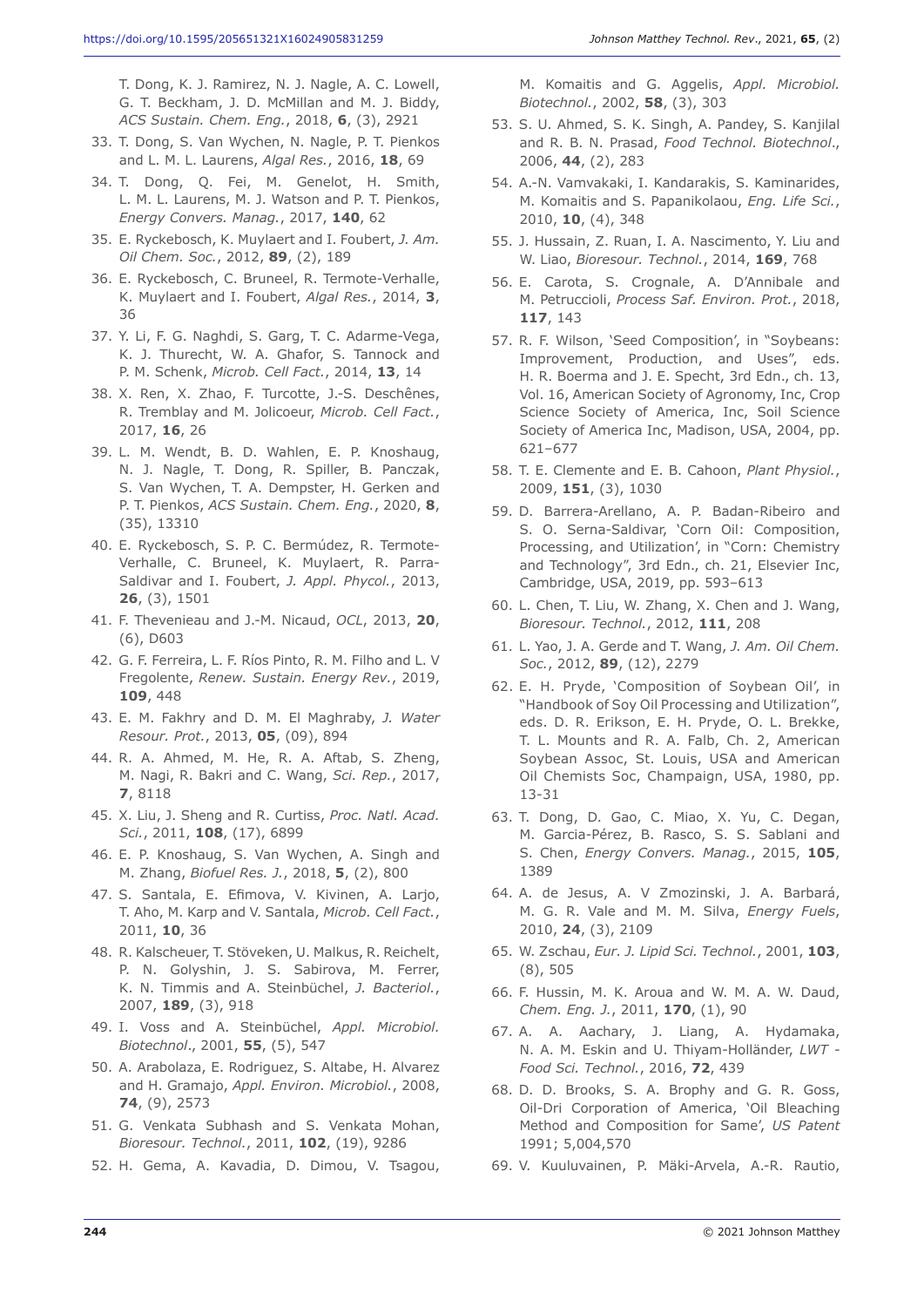- 70. L. L. Diosady, *Int. J. Appl. Sci. Eng.*, 2005, **3**, (2), 81
- 71. E. Santillan-Jimenez, R. Pace, S. Marques, T. Morgan, C. McKelphin, J. Mobley and M. Crocker, *Fuel*, 2016, **180**, 668
- 72. J. S. Kruger, E. D. Christensen, T. Dong, S. Van Wychen, G. M. Fioroni, P. T. Pienkos and R. L. McCormick, *Energy Fuels*, 2017, **31**, (10), 10946
- 73. A. Sathish and R. C. Sims, *Bioresour. Technol.*, 2012, **118**, 643
- 74. T. Li, J. Xu, H. Wu, G. Wang, S. Dai, J. Fan, H. He and W. Xiang, *Marine Drugs*, 2016, **14**, (9), 162
- 75. S. Paisan, P. Chetpattananondh and S. Chongkhong, *J. Environ. Chem. Eng.*, 2017, **5**, (5), 5115
- 76. Y. C. Sharma, M. Yadav and S. N. Upadhyay, *Biofuels, Bioprod. Biorefining*, 2019, **13**, (1), 174
- 77. O. Zufarov, Š. Schmidt and S. Sekretár, *Acta Chim. Slovaca*, 2008, **1**, 321–328
- 78. S. Franklin, A. Somanchi, K. Espina, G. Rudenko and P. Chua, Solazyme Inc, Renewable Fuels Produced from Oleaginous Microorganisms, *US Patent* 9,062,294; 2015
- 79. A. Kale, L. C. Zullo and S. Shinde, Heliae Development LLC, Methods of and Systems for Producing Biofuels from Algal Oil, *US Patent* 8,313,648; 2012
- 80. A Kale, Extraction of Polar Lipids by a Two Solvent Method, *US Patent* 8,475,660; 2013
- 81. H. L. Barnebey and A. C. Brown, *J. Am. Oil Chem. Soc.*, 1948, **25**, (3), 95
- 82. E. N. Coppola, S. Nana and C. Red, Applied Research Associates, Inc, 'Hydrothermal Cleanup Process', *US Patent* 10,071,322; 2018
- 83. A. Lawal, J. Manganaro, B. Goodall and R. Farrauto, "Pt-Based Bi-Metallic Monolith Catalysts for Partial Upgrading of Microalgae Oil", US DOE Office of Energy Efficiency and Renewable Energy (EERE), Washington, DC, USA, 2015, 130 pp
- 84. I. Hachemi, K. Jeništová, P. Mäki-Arvela, N.Kumar, K. Eränen, J. Hemming and D. Y. Murzin, *Catal. Sci. Technol.*, 2016, **6**, (5), 1476
- 85. I. Hachemi, N. Kumar, P. Mäki-Arvela, J. Roine, M. Peurla, J. Hemming, J. Salonen and D. Y. Murzin, *J. Catal.*, 2017, **347**, 205
- 86. C. V. Viêgas, I. Hachemi, S. P. Freitas, P. Mäki-Arvela, A. Aho, J. Hemming, A. Smeds, I. Heinmaa, F. B. Fontes, D. C. da Silva Pereira, N. Kumar, D. A. G. Aranda and D. Y. Murzin, *Fuel*, 2015, **155**, 144
- 87. L. Zhou and A. Lawal, *Energy Fuels*, 2015, **29**,

(1), 262

- 88. L. Zhou and A. Lawal, *Catal. Sci. Technol.*, 2016, **6**, (5), 1442
- 89. R. Loe, E. Santillan-Jimenez, T. Morgan, L. Sewell, Y. Ji, S. Jones, M. A. Isaacs, A. F. Lee and M. Crocker, *Appl. Catal. B: Environ.*, 2016, **191**, 147
- 90. E. Santillan-Jimenez, T. Morgan, R. Loe and M. Crocker, *Catal. Today*, 2015, **258**, (2), 284
- 91. M. H. Wilson, J. Groppo, A. Placido, S. Graham, S. A. Morton, E. Santillan-Jimenez, A. Shea, M. Crocker, C. Crofcheck and R. Andrews, *Appl. Petrochem. Res.*, 2014, **4**, (1), 41
- 92. B. Peng, Y. Yao, C. Zhao and J. A. Lercher, *Angew. Chem. Int. Ed.*, 2012, **51**, (9), 2072
- 93. B. Peng, X. Yuan, C. Zhao and J. A. Lercher, *J. Am. Chem. Soc.*, 2012, **134**, (22), 9400
- 94. W. Song, C. Zhao and J. A. Lercher, *Chem. Eur. J.*, 2013, **19**, (30), 9833
- 95. H.S.H.Nguyen, P.Mäki-Arvela, U.Akhmetzyanova, Z. Tišler, I. Hachemi, A. Rudnäs, A. Smeds, K. Eränen, A. Aho, N. Kumar, J. Hemming, M. Peurla and D. Y. Murzin, *J. Chem. Technol. Biotechnol.*, 2017, **92**, (4), 741
- 96. H. S. H. Nguyen, I. Hachemi, A. Rudnas, P. Mäki-Arvela, A. Smeds, A. Aho, J. Hemming, M. Peurla and D. Y. Murzin, *Ind. Eng. Chem. Res.*, 2016, **55**, (40), 10626
- 97. E. P. Knoshaug, A. Mohagheghi, N. J. Nagle, J. J. Stickel, T. Dong, E. M. Karp, J. S. Kruger, D. G. Brandner, L. P. Manker, N. A. Rorrer, D. A. Hyman, E. D. Christensen and P. T. Pienkos, *Green Chem.*, 2018, **20**, (2), 457
- 98. H. J. Robota, J. C. Alger and L. Shafer, *Energy Fuels*, 2013, **27**, (2), 985
- 99. V. K. Soni, P. R. Sharma, G. Choudhary, S. Pandey and R. K. Sharma, *ACS Sustain. Chem. Eng.*, 2017, **5**, (6), 5351
- 100. J. Fu, C. Yang, J. Wu, J. Zhuang, Z. Hou and X. Lu, *Fuel*, 2015, **139**, 678
- 101. K. Kandel, J. W. Anderegg, N. C. Nelson, U. Chaudhary and I. I. Slowing, *J. Catal.*, 2014, **314**, 142
- 102. S. Tang, Z. Shi, X. Tang and X. Yang, *Green Chem.*, 2019, **21**, (12), 3413
- 103. M. K. Poddar, M. Anand, S. A. Farooqui, G. J. O. Martin, M. R. Maurya and A. K. Sinha, *Biomass Bioenergy*, 2018, **119**, 31
- 104. W.-C. Wang, E. Allen, A. A. Campos, R. K. Cade, L. Dean, M. Dvora, J. G. Immer, S. Mixson, S. Srirangan, M.-L. Sauer, S. Schreck, K. Sun, N. Thapaliya, C. Wilson, J. Burkholder, A. M. Grunden, H. H. Lamb, H. Sederoff, L. F. Stikeleather and W. L. Roberts, *Environ. Prog. Sustain. Energy*, 2013, **32**, (4), 916
- 105. T. C. Schulz, M. Oelschlager, S. T. Thompson, W. F. J. Vermaas, D. R. Nielsen and H. H. Lamb,